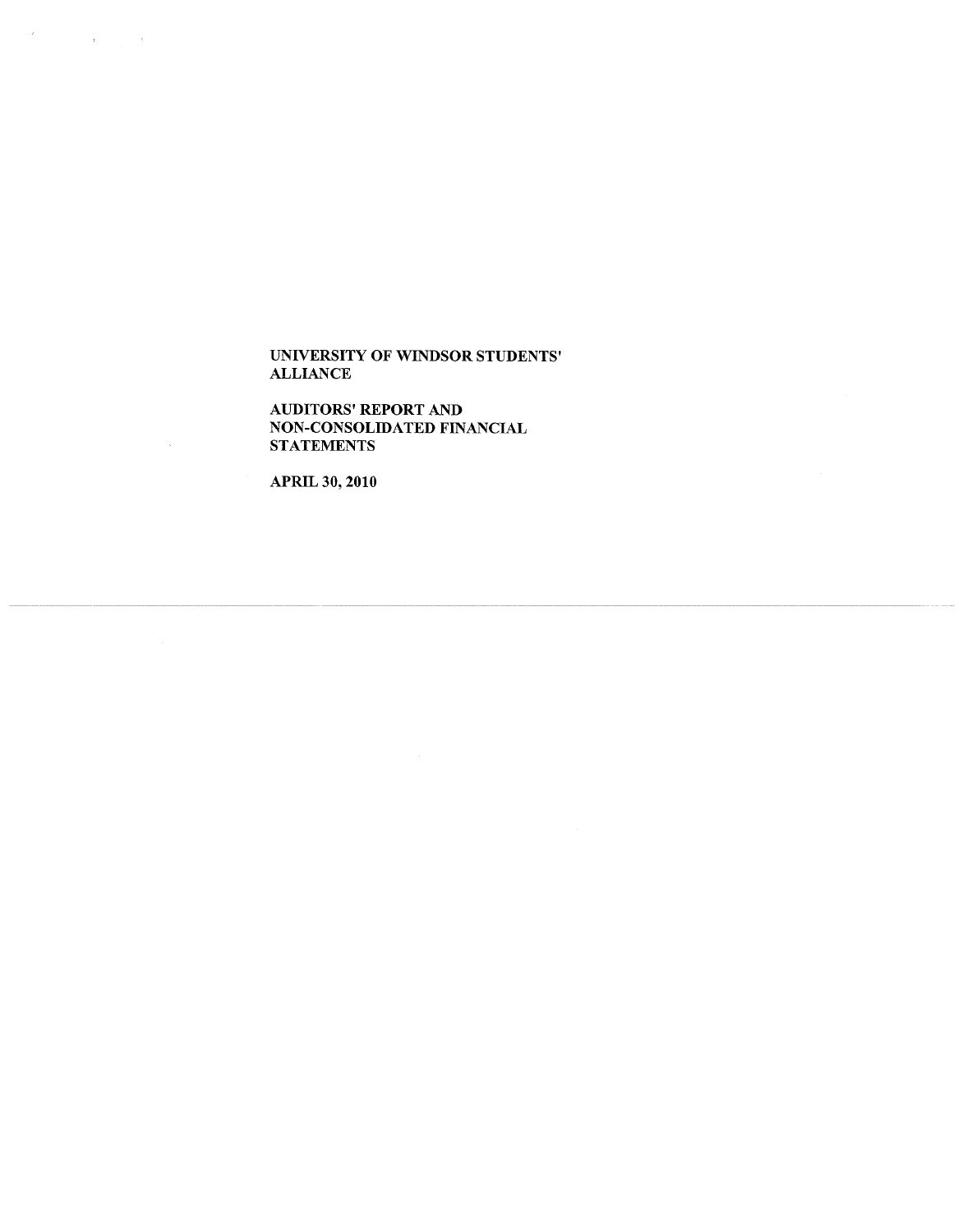# FINANCIAL STATEMENTS

# APRIL **30, 2010**

 $\label{eq:1} \begin{aligned} \mathbf{y} &= \mathbf{y} \cdot \mathbf{y} + \mathbf{y} \cdot \mathbf{y} + \mathbf{y} \cdot \mathbf{y} + \mathbf{y} \cdot \mathbf{y} \\ \mathbf{y} &= \mathbf{y} \cdot \mathbf{y} + \mathbf{y} \cdot \mathbf{y} + \mathbf{y} \cdot \mathbf{y} \end{aligned}$ 

| Non-consolidated statement of operations                                   |           |
|----------------------------------------------------------------------------|-----------|
| Non-consolidated statement of change in fund balances and trust obligation | 2         |
| Non-consolidated statement of financial position                           | $3 - 4$   |
| Non-consolidated statement of cash flows                                   | 5         |
| Notes to non-consolidated financial statements                             | $6 - 13$  |
| Supplementary financial information                                        | $14 - 25$ |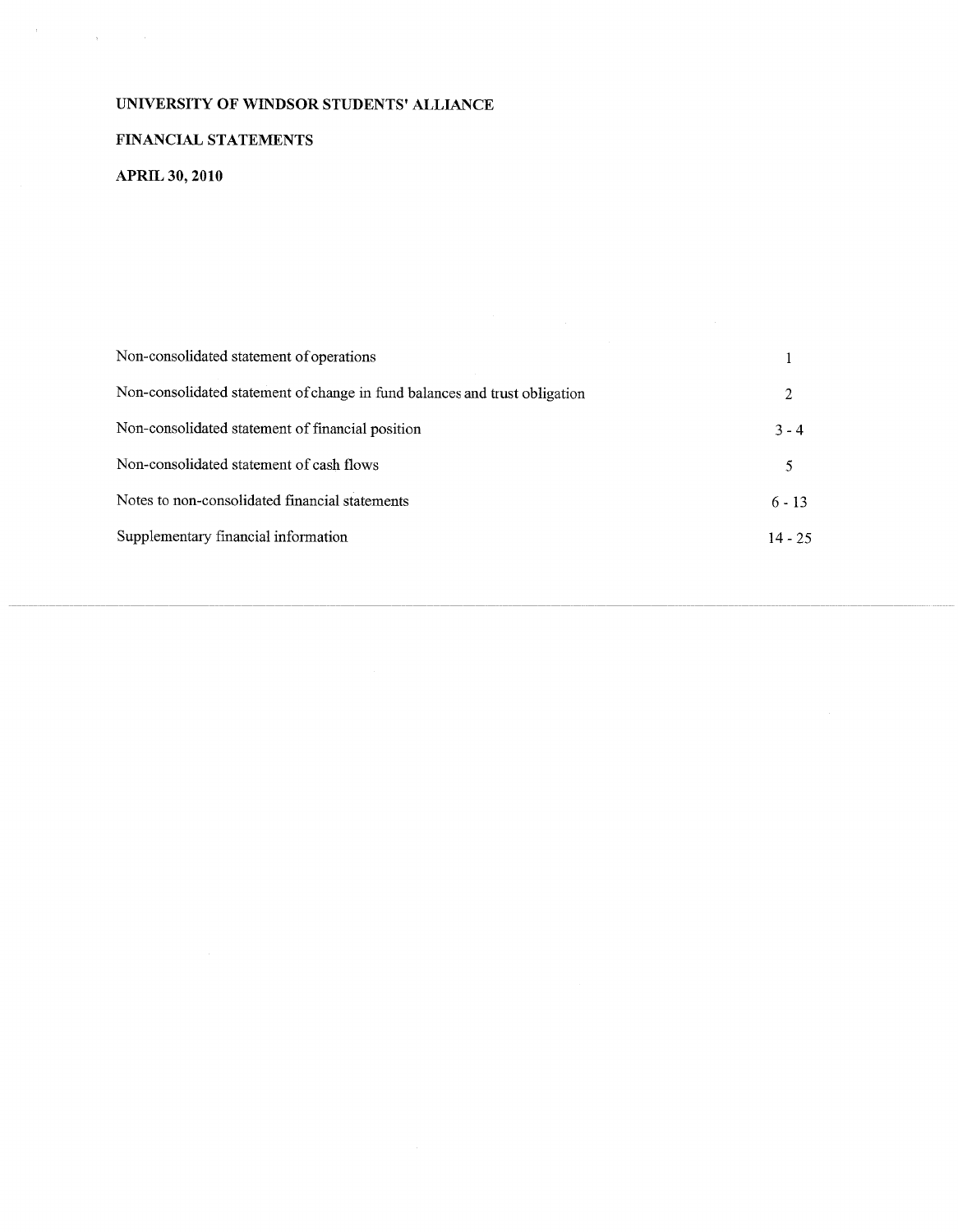### AUDITORS' REPORT

To the Members **of'** University of Windsor Students' Alliance

We have audited the non-consolidated statement of financial position of University of Windsor Students' Alliance as at April 30, 2010 and the non-consolidated statements of operations, change in fund balances and trust obligation and cash flows for the year' then ended. These financial statements are the responsibility of the organization's management. Our responsibility is to express an opinion on these financial statements based on our audit.

We conducted our audit in accordance with Canadian generally accepted auditing standards. Those standards require that we plan and perform an audit to obtain reasonable assurance whether the financial statements are free of material misstatement. An audit includes examining, on a test basis, evidence supporting the amounts and disclosures in the financial statements An audit also includes assessing the accounting principles used and significant estimates made by management, as well as evaluating the overall financial statement presentation.

In our opinion, these non-consolidated financial statements present fairly, in all material respects, the financial position of the organization as at April 30, 2010 and the results of its operations and its cash flows for the year then ended in accordance with Canadian generally accepted accounting principles.

Collins Barrow Windsor LLP

June 18, 2010 Licensed Public Accountants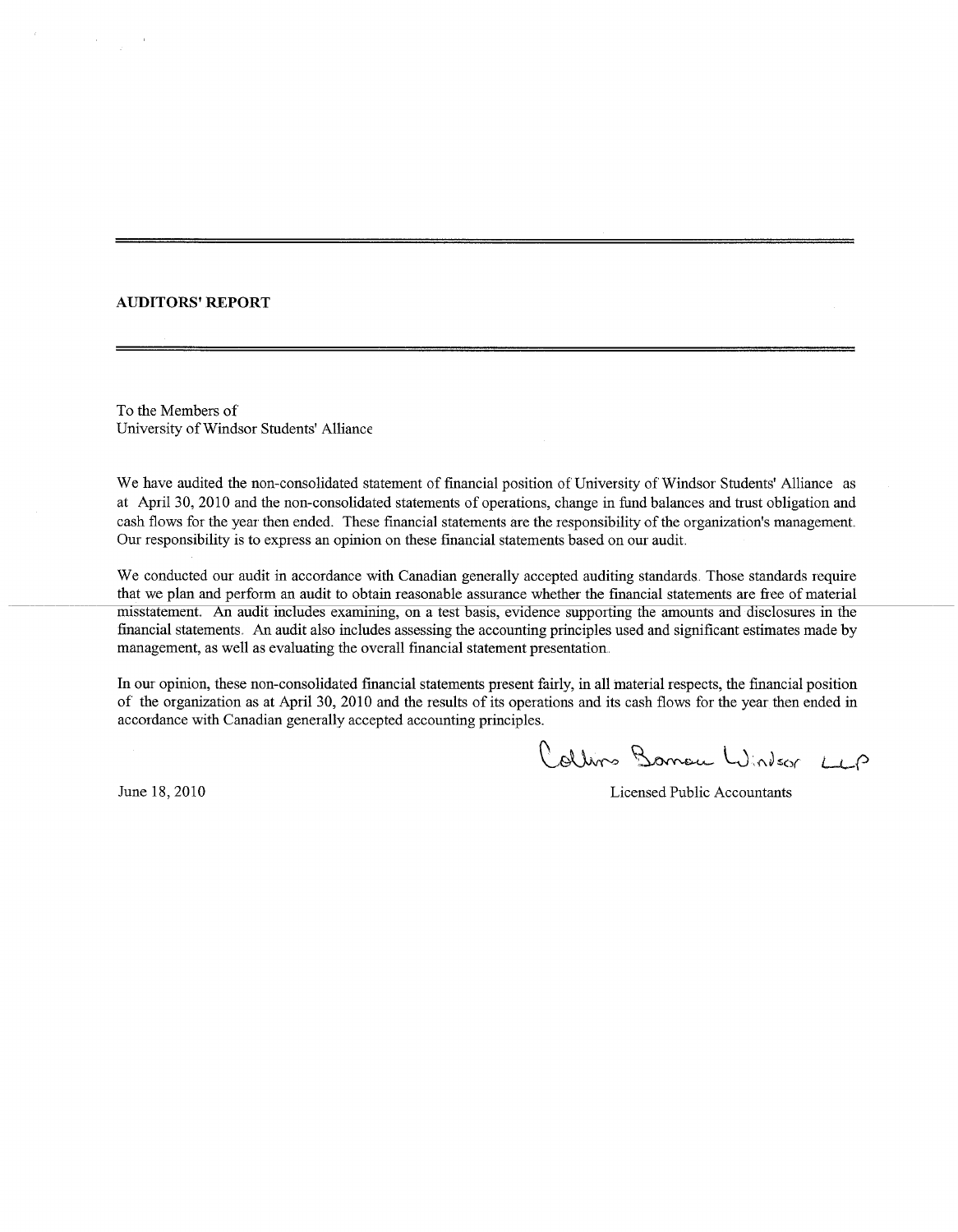# NON-CONSOLIDATED STATEMENT OF OPERATIONS

# YEAR ENDED APRIL **30, 2010**

 $\sim 10^{-1}$ 

 $\mathbf{a}$  , and  $\mathbf{a}$  , and  $\mathbf{a}$ 

|                                       | Operating<br>2010 | <b>CAW Student</b><br><b>Centre</b><br>2010 | Lance<br>2010            | Scholarship<br>2010      | Health &<br>Dental<br>(note 4)<br>2010 | <b>Student</b><br>Refugee<br>2010 | <b>Special</b><br><b>Need</b><br>2010 | Capital<br>2010          | <b>TOTAL</b><br>2010      | <b>TOTAL</b><br>2009      |
|---------------------------------------|-------------------|---------------------------------------------|--------------------------|--------------------------|----------------------------------------|-----------------------------------|---------------------------------------|--------------------------|---------------------------|---------------------------|
| <b>REVENUE</b>                        |                   |                                             |                          |                          |                                        |                                   |                                       |                          |                           |                           |
| Student fees                          | \$<br>632,071     | $\mathbb{S}$<br>1,221,422<br>$\mathbf{s}$   | 56,312 \$                |                          | \$<br>$1,496,140$ \$                   | 22,984 \$                         | 22,984<br>-S                          | 459,688                  | $\mathbb{S}$<br>3,911,601 | 3,962,134<br>\$           |
| Sales and advertising                 | 182,947           |                                             | 58,169                   | $\overline{\phantom{a}}$ |                                        |                                   |                                       |                          | 241,116                   | 294,096                   |
| Interest                              | 2,552             | 59,585                                      |                          | 4,277                    | 69,072                                 |                                   |                                       | 86,281                   | 221,767                   | 127,825                   |
| Rent                                  | 7,504             | 174,591                                     | $\blacksquare$           |                          |                                        |                                   |                                       |                          | 182,095                   | 164,266                   |
| Other revenue                         | 95,638            |                                             |                          |                          |                                        |                                   |                                       | $\ddot{\phantom{1}}$     | 95,638                    | 109,652                   |
| Uniwin Student Pub Inc. loss (note 7) | (3,574)           | $\overline{\phantom{a}}$                    | $\overline{\phantom{a}}$ |                          |                                        |                                   |                                       |                          | (3,574)                   | (42, 425)                 |
|                                       | 917,138           | 1,455,598                                   | 114,481                  | 4,277                    | 1,565,212                              | 22,984                            | 22,984                                | 545,969                  | 4,648,643                 | 4,615,548                 |
| <b>EXPENSES</b>                       |                   |                                             |                          |                          |                                        |                                   |                                       |                          |                           |                           |
| Amortization                          | 48,769            | 25,764                                      | 3,945                    |                          |                                        |                                   |                                       |                          | 78,478                    | 82,149                    |
| Advertising and promotion             | 30,016            | 5,586                                       | 10                       |                          |                                        |                                   |                                       |                          | 35,612                    | 31,091                    |
| Bad debts                             | 2,855             | 34,324                                      | 5,089                    |                          | 12,059                                 | 102                               | 102                                   | 2,063                    | 56,594                    | 58,247                    |
| Banking and finance                   | 6,549             | 600                                         |                          |                          | $\overline{\phantom{a}}$               |                                   |                                       |                          | 7,149                     | 7,206                     |
| Campus Police                         |                   | 63,822                                      |                          |                          | $\blacksquare$                         |                                   |                                       |                          | 63,822                    | 46,315                    |
| Claims expenses                       |                   |                                             |                          |                          | 1,828,930                              |                                   |                                       | $\blacksquare$           | 1,828,930                 | 1,391,745                 |
| Conferences, training and travel      | 46,290            | 4,508                                       | 524                      |                          |                                        |                                   |                                       |                          | 51,322                    | 41,173                    |
| Cost of sales                         | 120,111           | $\blacksquare$                              | 17,860                   |                          |                                        |                                   |                                       | $\overline{\phantom{a}}$ | 137,971                   | 183,195                   |
| Donations                             | $\blacksquare$    | $\blacksquare$                              |                          |                          |                                        |                                   |                                       | 233,770                  | 233,770                   | 322,000                   |
| General insurance                     | 36,824            | 24,671                                      | $\overline{\phantom{a}}$ |                          | $\blacksquare$                         |                                   | $\sim$                                | $\tilde{}$               | 61,495                    | 62,894                    |
| Grants and scholarships               | 13,245            | $\blacksquare$                              | $\blacksquare$           | $\overline{\phantom{0}}$ | $\equiv$                               | $\ddot{r}$                        | $\overline{\phantom{a}}$              | $\overline{\phantom{a}}$ | 13,245                    | 22,082                    |
| Housekeeping                          | $\sim$            | 500,439                                     | $\overline{a}$           |                          | $\overline{a}$                         | $\overline{\phantom{a}}$          |                                       | $\overline{\phantom{0}}$ | 500,439                   | 491,465                   |
| Miscellaneous expense                 | 14,914            | 14,062                                      | 2,452                    |                          |                                        |                                   |                                       |                          | 31,428                    | 36,451                    |
| Office and equipment                  | 20,725            | 3,567                                       | 4,826                    |                          | 768                                    |                                   |                                       | $\overline{\phantom{a}}$ | 29,886                    | 34,011                    |
| Premium expenses                      |                   |                                             |                          |                          | 77,627                                 |                                   |                                       |                          | 77,627                    | 76,967                    |
| Professional fees                     | 31,402            | 9,400                                       |                          |                          | 57,255                                 |                                   |                                       |                          | 98,057                    | 96,935                    |
| Programming supplies and expenses     | 97,704            | 30,042                                      |                          |                          | $\blacksquare$                         |                                   |                                       |                          | 127,746                   | 130,360                   |
| Repairs and maintenance               |                   | 66,906                                      |                          |                          |                                        |                                   |                                       |                          | 66,906                    | 54,033                    |
| Salaries and benefits                 | 404,286           | 260,744                                     | 94,787                   |                          | 26,875                                 |                                   |                                       |                          | 786,692                   | 793,826                   |
| Telephone, utilities and taxes        | 5,734             | 352,016                                     | 2,216                    |                          |                                        |                                   |                                       | $\overline{\phantom{a}}$ | 359,966                   | 392,084                   |
| Unrealized (gain) loss on investments |                   | (13,766)                                    |                          | (6, 322)                 | (97, 733)                              |                                   |                                       | 17,614                   | (100, 207)                | 272,926                   |
|                                       | 879,424           | 1,382,685                                   | 131,709                  | (6,322)                  | 1,905,781                              | 102                               | 102                                   | 253,447                  | 4,546,928                 | 4,627,155                 |
| <b>ONE TIME EXPENSE</b>               |                   | 21,519                                      |                          |                          |                                        |                                   |                                       |                          | 21,519                    | 738,053                   |
| REVENUE OVER (UNDER) EXPENSES         | 37,714<br>-S      | 51,394<br>-S<br>-S                          | (17,228)                 | 10,599<br>-\$            | -S<br>(340, 569)                       | - \$<br>22,882<br>-\$             | 22,882                                | 292,522<br>\$            | 80,196<br>\$              | $\mathbb{S}$<br>(749,660) |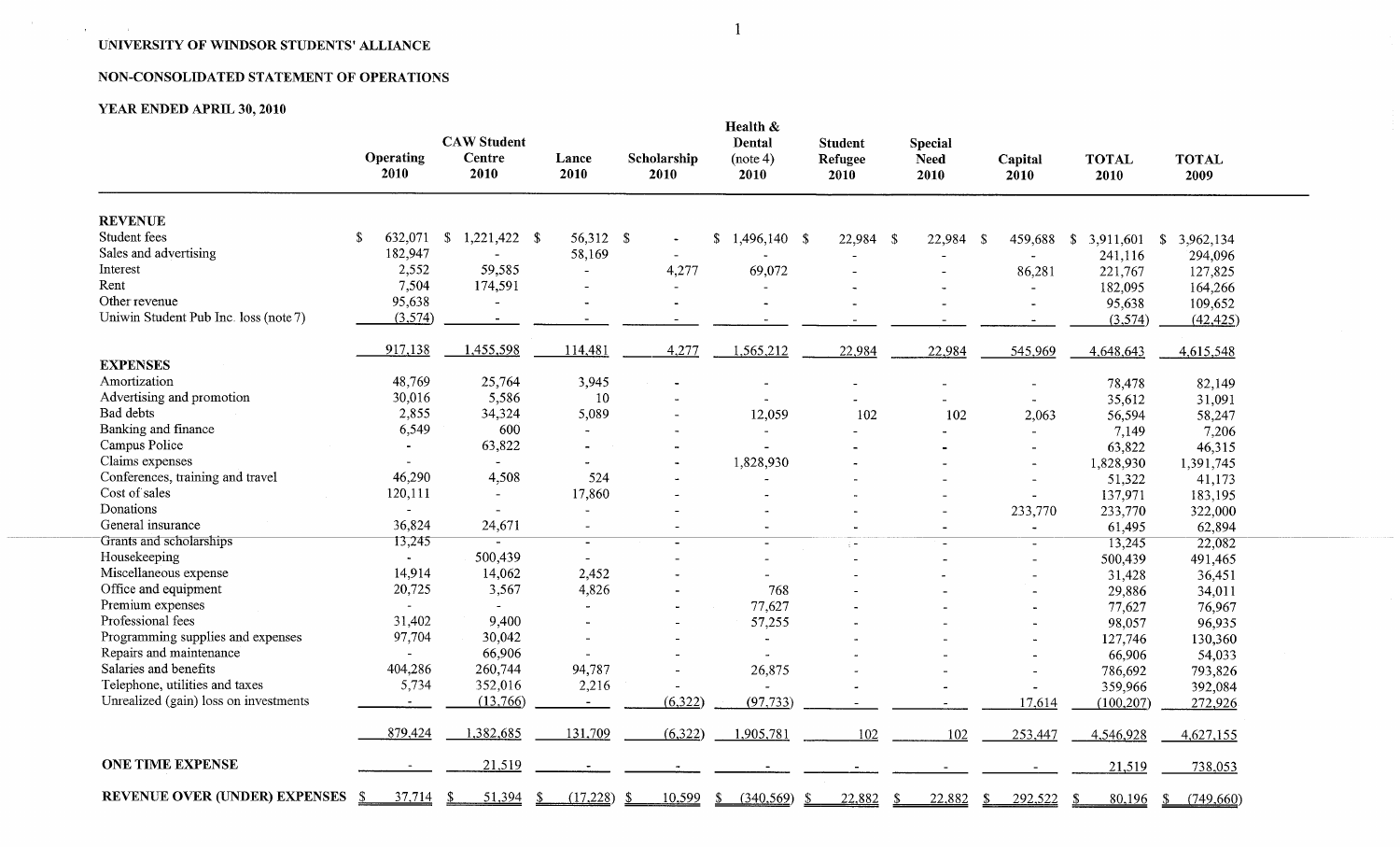# NON-CONSOLIDATED STATEMENT OF CHANGE IN FUND BALANCES AND TRUST OBLIGATION

# YEAR ENDED APRIL **30, 2010**

 $\mathcal{L}_{\text{max}}$  , where  $\mathcal{L}_{\text{max}}$ 

|                                                                             |    | <b>Operating</b><br>2010 | <b>CAW Student</b><br>Centre<br>2010 | Lance<br>2010            | Scholarship<br>2010 |      | Health &<br>Dental<br>2010 | <b>Student</b><br>Refugee<br><b>2010</b> |     | <b>Special</b><br><b>Need</b><br>2010 |     | Capital<br><b>2010</b> | <b>TOTAL</b><br>2010   | <b>TOTAL</b><br>2009 |
|-----------------------------------------------------------------------------|----|--------------------------|--------------------------------------|--------------------------|---------------------|------|----------------------------|------------------------------------------|-----|---------------------------------------|-----|------------------------|------------------------|----------------------|
| FUND BALANCE, BEGINNING                                                     | S. | $21,019$ \$              | $\sim$ $-$                           | \$<br>38,129 \$          | 91,800              | -S   | $1,421,008$ \$             | 61,428                                   | - S | 101,272                               | - S | 599,376 \$             | 2,334,032 \$ 2,317,383 |                      |
| TRUST OBLIGATION, BEGINNING                                                 |    | $\sim$                   | 756,979                              | $\overline{\phantom{0}}$ |                     |      |                            |                                          |     |                                       |     |                        | 756,979                | 1,523,288            |
| <b>REVENUE OVER (UNDER) EXPENSES</b><br><b>INTERFUND TRANSFERS</b> (note 2) |    | 37,714<br>46,793         | 51,394                               | (17,228)                 | 10,599<br>(7,250)   |      | (340, 569)                 | 22,882                                   |     | 22,882                                |     | 292,522<br>(39, 543)   | 80,196                 | (749, 660)           |
| <b>FUND BALANCE, ENDING</b>                                                 |    | 105,526                  |                                      | 20,901                   | 95,149              | - 55 | 1,080,439                  | 84,310                                   |     | 124,154                               |     | $852,355$ \$           | 2,362,834 \$ 2,334,032 |                      |
| TRUST OBLIGATION, ENDING                                                    |    |                          | 808,373                              |                          |                     |      |                            |                                          |     |                                       |     |                        | 808,373                | 756,979              |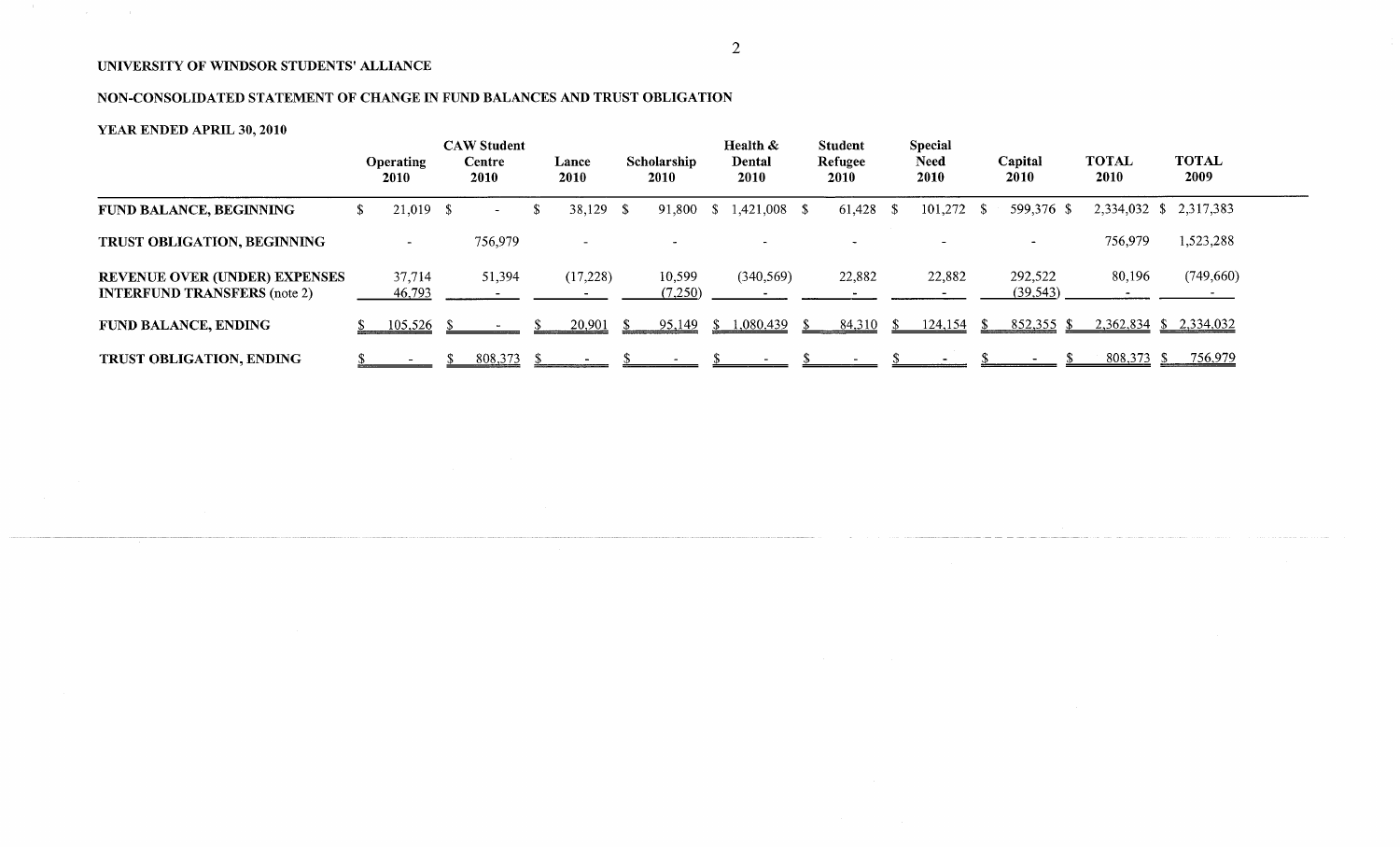# NON-CONSOLIDATED STATEMENT OF FINANCIAL POSITION

**APRIL 30, 2010**

 $\label{eq:2.1} \mathcal{L}(\mathbf{r}) = \mathcal{L}(\mathbf{r}) \mathcal{L}(\mathbf{r}) = \mathcal{L}(\mathbf{r}) \mathcal{L}(\mathbf{r})$ 

المتحاسب المدار

|                                           |                                 | <b>CAW Student</b>       |               | Health &                   |                | <b>Student</b>              | Special             |                          |                      |                       |  |
|-------------------------------------------|---------------------------------|--------------------------|---------------|----------------------------|----------------|-----------------------------|---------------------|--------------------------|----------------------|-----------------------|--|
|                                           | <b>Operating</b><br><b>2010</b> | Centre<br><b>2010</b>    | Lance<br>2010 | Scholarship<br><b>2010</b> | Dental<br>2010 | Refugee<br><b>2010</b>      | <b>Need</b><br>2010 | Capital<br>2010          | <b>TOTAL</b><br>2010 | <b>TOTAL</b><br>2009  |  |
| <b>ASSETS</b>                             |                                 |                          |               |                            |                |                             |                     |                          |                      |                       |  |
| <b>CURRENT ASSETS</b>                     |                                 |                          |               |                            |                |                             |                     |                          |                      |                       |  |
| Cash                                      | 1,051,779 \$<br>\$              |                          | -S            | S.<br>$\sim$               | - \$           | -S<br>$\tilde{\phantom{a}}$ | \$                  | <sup>\$</sup><br>$\sim$  | 1,051,779 \$         | 1,111,876             |  |
| Accounts receivable                       | 10,408                          | 60,335                   | 20,510        | $\blacksquare$             | 47,006         | $\blacksquare$              |                     | $\rightarrow$            | 138,259              | 194,811               |  |
| Prepaid expenses                          | 2,520                           | $\overline{\phantom{0}}$ |               | $\sim$                     | 65,000         | -                           |                     | $\overline{\phantom{a}}$ | 67,520               | 72,609                |  |
| CAW Student Centre - Assets held in trust |                                 |                          |               |                            |                |                             |                     |                          |                      |                       |  |
| (note 5)                                  | $\overline{\phantom{a}}$        | 667,615                  |               |                            |                |                             |                     |                          | 667,615              | 672,686               |  |
| Due from funds (note 9)                   | 110,970                         |                          | 731           |                            |                | 84,310                      | 124,154             | 184,313                  | 504,478              | 225,302               |  |
|                                           |                                 |                          |               |                            |                |                             |                     |                          |                      |                       |  |
|                                           | 1,175,677                       | 727,950                  | 21,241        |                            | 112,006        | 84,310                      | 124,154             | 184,313                  | 2,429,651            | 2,277,284             |  |
|                                           |                                 |                          |               |                            |                |                             |                     |                          |                      |                       |  |
| <b>INVESTMENTS</b> (note 5)               | 1,353                           | $\overline{\phantom{0}}$ | $\sim$        | 102,399                    | 1,461,977      | $\overline{\phantom{0}}$    | $\sim$              | 668,042                  | 2,233,771            | 1,955,684             |  |
| PROPERTY, PLANT AND                       |                                 |                          |               |                            |                |                             |                     |                          |                      |                       |  |
| <b>EQUIPMENT</b> (note 8)                 | 121,167                         | 84,107                   | 203           |                            |                |                             |                     |                          | 205,477              | 235,188               |  |
|                                           |                                 |                          |               |                            |                |                             |                     |                          |                      |                       |  |
|                                           | 1,298,197<br>S.                 | 812,057<br>X.            | 21,444        | 102,399                    | \$1,573,983    | 84,310                      | 124,154             | 852,355                  |                      | 4,868,899 \$4,468,156 |  |

المناصب المناصب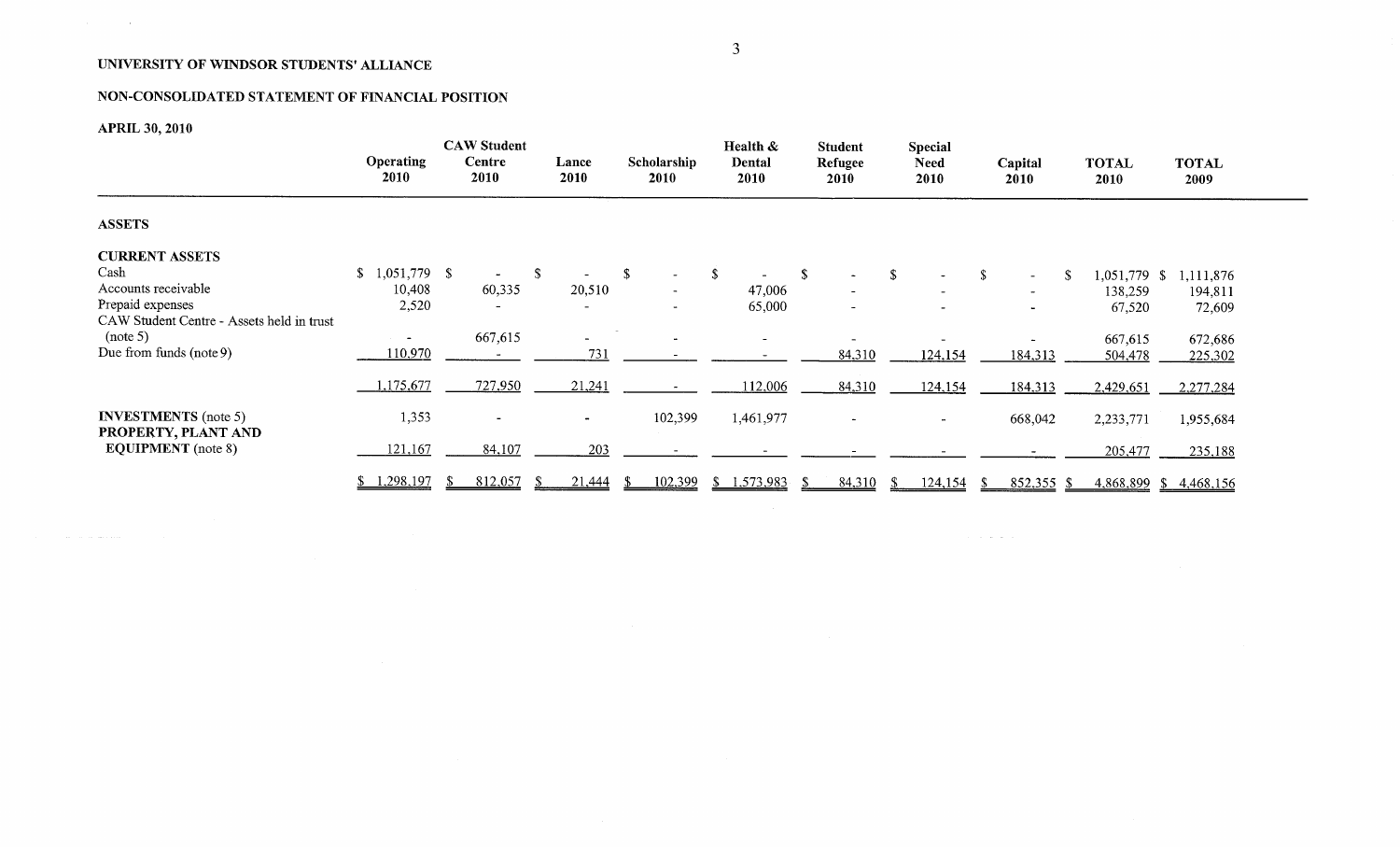# NON-CONSOLIDATED STATEMENT OF FINANCIAL POSITION

APRIL **30, 2010**

 $\mathbf{v}$  and  $\mathbf{v}$  are  $\mathbf{v}$  . In the  $\mathbf{v}$ 

|                                                                                                                                             | <b>Operating</b><br>2010 | <b>CAW Student</b><br>Centre<br>2010 | Lance<br>2010 | Scholarship<br>2010 | Health &<br>Dental<br>2010 | <b>Student</b><br>Refugee<br>2010 | <b>Special</b><br><b>Need</b><br>2010 | Capital<br>2010           | <b>TOTAL</b><br>2010               | <b>TOTAL</b><br>2009               |
|---------------------------------------------------------------------------------------------------------------------------------------------|--------------------------|--------------------------------------|---------------|---------------------|----------------------------|-----------------------------------|---------------------------------------|---------------------------|------------------------------------|------------------------------------|
| <b>LIABILITIES</b>                                                                                                                          |                          |                                      |               |                     |                            |                                   |                                       |                           |                                    |                                    |
| <b>CURRENT LIABILITIES</b><br>Accounts payable and accrued liabilities<br>CAW Student Centre - trust obligation<br>Due to funds (note $9$ ) |                          | 808,373<br>3,684                     | \$<br>543 $$$ | 7,250               | -S<br>493,544              | -S                                | -S                                    | <sup>\$</sup><br>$\sim$ . | 1,139,570 \$<br>808,373<br>504,478 | 1,091,208<br>756,979<br>225,302    |
|                                                                                                                                             | 1,139,027                | 812,057                              | 543           | 7,250               | 493,544                    |                                   |                                       |                           | 2,452,421                          | 2,073,489                          |
| <b>LONG TERM DEFICIT UNIWIN (note 6)</b>                                                                                                    | 53,644                   |                                      |               |                     |                            |                                   |                                       |                           | 53,644                             | 60,635                             |
| <b>FUND BALANCES</b>                                                                                                                        |                          |                                      |               |                     |                            |                                   |                                       |                           |                                    |                                    |
| <b>INVESTED IN PROPERTY, PLANT AND</b><br><b>EQUIPMENT</b><br><b>UNRESTRICTED</b><br><b>INTERNALLY RESTRICTED</b>                           | 121,167<br>(15, 641)     |                                      | 203<br>20,698 | 95,149              | 1,080,439                  | 84,310                            | 124,154                               | 852,355                   | 121,370<br>(15,641)<br>2,257,105   | 127,489<br>(102, 322)<br>2,308,865 |
|                                                                                                                                             | 105,526                  |                                      | 20,901        | 95,149              | 1,080,439                  | 84,310                            | 124,154                               | 852,355                   | 2,362,834                          | 2,334,032                          |
|                                                                                                                                             | 1,298,197                | 812,057                              | 21,444<br>-8  | 102,399             | \$1,573,983                | 84,310                            | 124,154<br>-SS                        | 852,355<br>-S             | - SS                               | 4,868,899 \$4,468,156              |

ON BEHALF OF THE BOARD

**Director Director**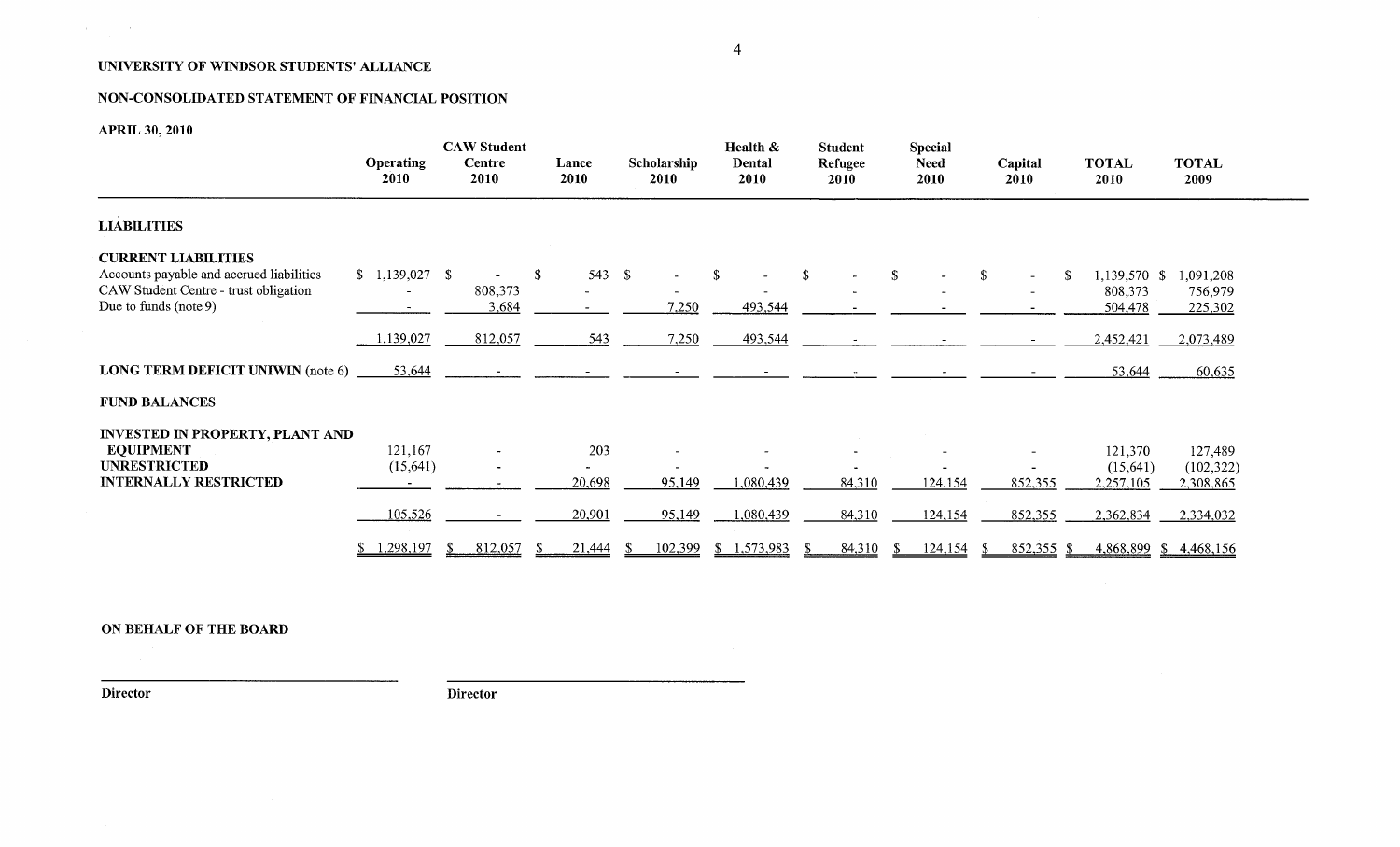# NON-CONSOLIDATED STATEMENT OF CASH FLOWS

# **YEAR ENDED APRIL 30, 2010**

 $\label{eq:1} \frac{1}{\left\| \mathbf{r} \right\|} = \frac{1}{\left\| \mathbf{r} \right\|} = \frac{1}{\left\| \mathbf{r} \right\|} = \frac{1}{\left\| \mathbf{r} \right\|} = \frac{1}{\left\| \mathbf{r} \right\|} = \frac{1}{\left\| \mathbf{r} \right\|}$ 

|                                             | 2010                  | 2009            |
|---------------------------------------------|-----------------------|-----------------|
| <b>CASH FLOWS FROM OPERATING ACTIVITIES</b> |                       |                 |
| Cash receipts from customers and members    | \$<br>4,500,505<br>-S | 4,671,112       |
| Cash paid to suppliers and employees        | (4,550,227)           | (5,013,376)     |
|                                             | (49, 722)             | (342, 264)      |
| <b>CASH FLOWS FROM INVESTING ACTIVITIES</b> |                       |                 |
| Purchase of property, plant and equipment   | (48, 767)             | (49,180)        |
| Uniwin Student Pub Inc. loan advanced       | (10, 566)             | (55,000)        |
| Sale (purchase) of investments              | (172, 809)            | 83,723          |
| Interest income                             | 221,767               | 127,825         |
|                                             | (10,375)              | 107,368         |
| <b>DECREASE IN CASH POSITION</b>            | (60,097)              | (234,896)       |
| <b>CASH POSITION, BEGINNING</b>             | 1,111,876             | 1,346,772       |
| <b>CASH POSITION, ENDING</b>                | 1.051.779<br>\$       | 1.111.876<br>S. |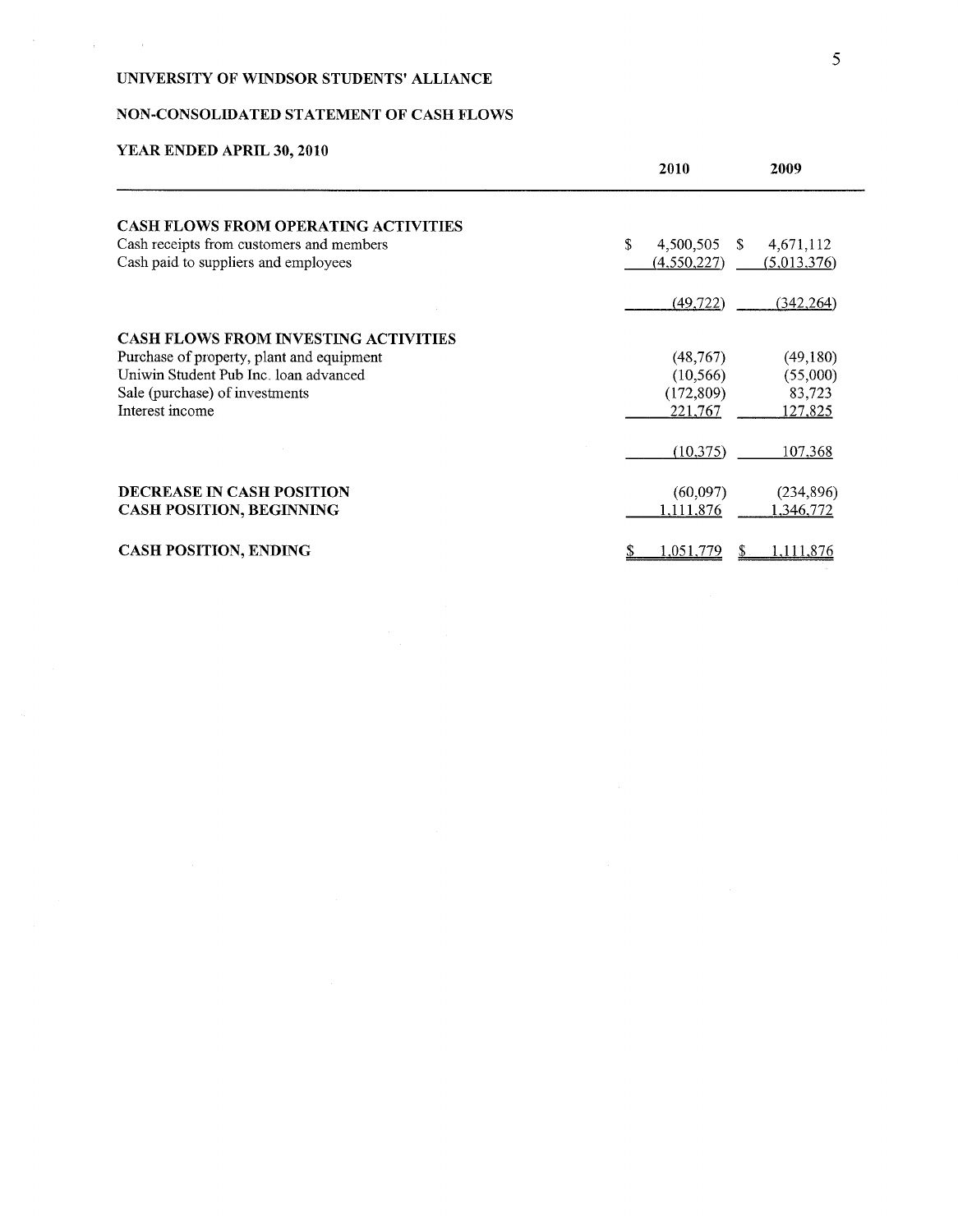### NOTES TO NON-CONSOLIDATED FINANCIAL STATEMENTS

APRIL **30, 2010**

### 1. NATURE OF ACTIVITIES

The University of Windsor Students' Alliance is incorporated under the Corporations Act (Ontario). The organization's mission is to enhance student life through advocacy, representation and services. The organization is exempt from income taxes under Section 149(1)(1) of the Income Tax Act of Canada.

### 2. SIGNIFICANT ACCOUNTING POLICIES

The non-consolidated financial statements have been prepared in accordance with Canadian generally accepted accounting principles and reflect the following significant accounting policies:

#### IMPAIRMENT OF LONG-LIVED ASSETS

Long-lived assets are tested for recoverability whenever events or changes in circumstances indicate that their carrying amounts may not be recoverable. An impairment loss is recognized when their carrying value exceeds the total undiscounted cash flows expected from their use and eventual disposition,, The amount of the impairment loss is determined as the excess of the carrying value of the asset over its fair value.

#### INVESTMENT IN UNIWIN STUDENT PUB INC.

The University of Windsor Students' Alliance owns 100% of the outstanding shares of Uniwin Student Pub Inc. Uniwin Student Pub Inc. is a profit oriented enterprise that operates a pub on the university campus.. The investment in Uniwin Student Pub Inc. is recorded using the equity method (see note  $6$ ) and has not been consolidated in the University of Windsor Students' Alliance financial statements. Financial Statements for Uniwin Student Pub Inc. are available on request (note 7).

### PROPERTY, PLANT AND EQUIPMENT

Property, plant and equipment consist of furniture and fixtures, equipment, and computer, software and electronics and are carried at cost less accumulated amortization. Contributed property, plant and equipment are recorded at fair value at the date of contribution, Amortization is calculated over the estimated service lives of the assets, which are as follows:

> Furniture and fixtures Equipment Computer, software and electronics

20% declining balance 20% declining balance 50% year 1, 25% years 2 and 3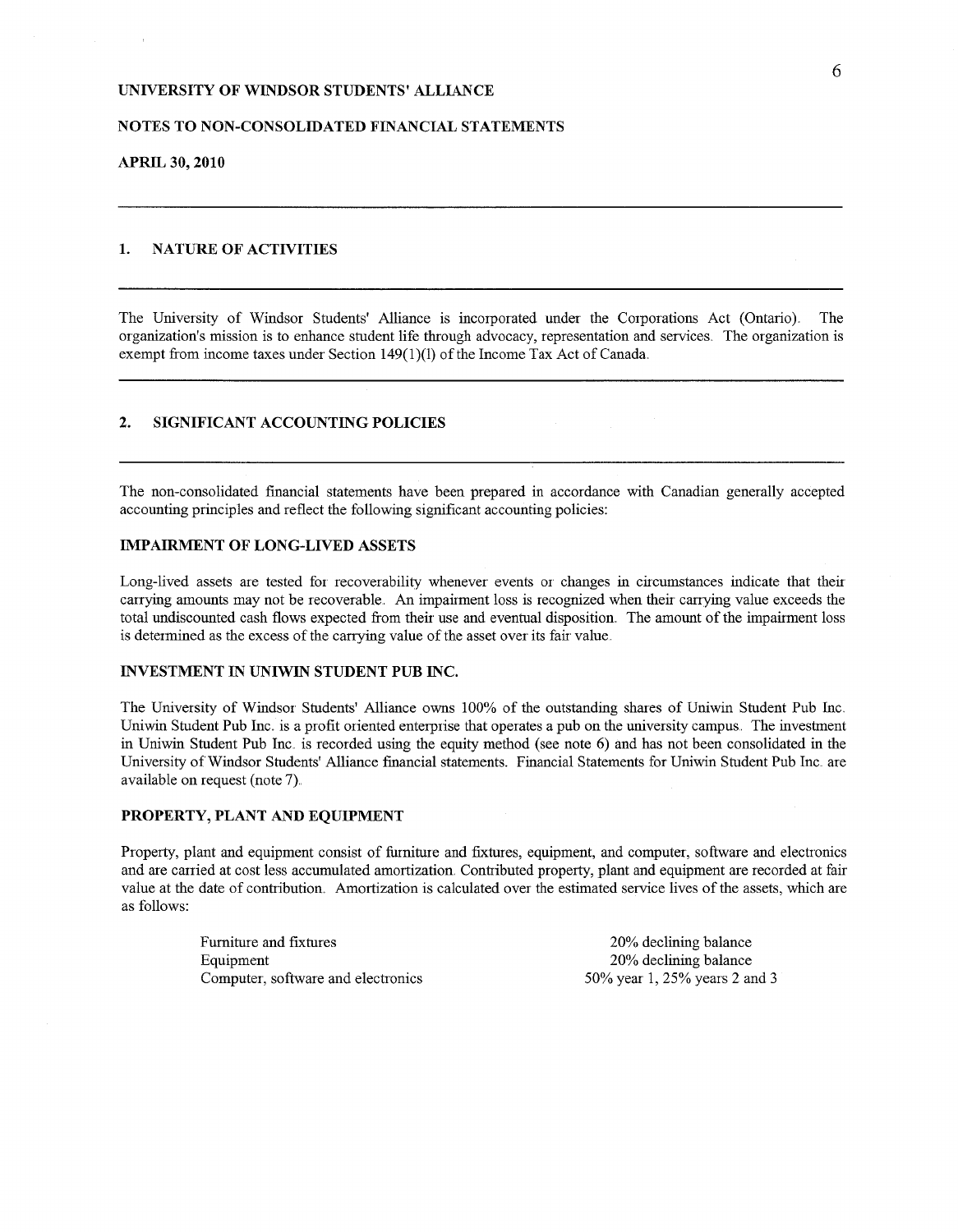### NOTES TO NON-CONSOLIDATED FINANCIAL STATEMENTS

### APRIL 30, 2010

#### 2. SIGNIFICANT ACCOUNTING POLICIES - **continued**

### FUND ACCOUNTING

#### *Operating Fund*

Revenue and expenses related to program delivery and administrative activities are reported in the operating fund.

#### *CA W Student Centre Fund*

The CAW Student Centre fund is a restricted fund established to track activity with the CAW Student Centre which is owned by the University of' Windsor and is managed by the University of Windsor' Students' Alliance under' a management agreement that expired April 30, 2009. Under the terms of this agreement, the organization has agreed to manage the operations of the CAW Student Centre, and to ensure that sufficient reserves are available for future capital expenditures and other ongoing obligations, as well as to hold certain assets and liabilities arising from those operations in trust for the University of Windsor. The agreement requires that a reserve be established of \$1 million.

### *Lance Fund*

Effective July 30, 2001, the Lance newspaper joined the University of Windsor Students' Alliance as a constituent wholly owned division. The organization has agreed to allow the Lance complete and unfettered content freedom, however, the organization will provide financial and other services to the Lance on a cost-free basis. These services include, but are not limited to the following: bookkeeping, financial administration, insurance, capital loans, professional fees, and other administrative services from time to time that may be required. It is the intent of the agreement that if the Lance has profit from its operations, that this profit will be used for continued and further Lance operations, or on capital improvements to the Lance as may be determined by the Lance..

#### *Scholarship Fund*

The scholarship fund was established in 1996 for the purpose of awarding scholarships of up to \$10,000 annually commencing with the 1997 academic year. At the outset of the program, \$100,000 was invested in a reserve to fund these scholarships. The fund is invested in cash and marketable securities which are carried at faix market value. During the year, \$7,250 was transferred to cover these costs.

### *Health and Dental Fund*

The Health and Dental fund was established by the members of' the University of Windsor Students' Alliance (UWSA) through the passage of a referendum to provide Health and Dental insurance coverage to the members of the organization. The UWSA collects mandatory fees from each full-time undergraduate student and then offers these students an opportunity to opt out of the program. In 2003, the UWSA began to self-insure the drug and dental components of the plan. All annual deficits and surpluses are invested in the Health and Dental reserve. The reserve is invested in cash and marketable securities which are carried at fair market value.

### *Student Refugee Fund*

The student refugee fund was established in 2002 for the investment of refugee student plan surpluses.

#### *Special Need Fund*

The special need fund was established to maintain surplus funds for' the specific use by the Student Needs Access Coalition and the Wheelchair Accessibility Coalition, The coalitions provide services to benefit students with special needs and challenges,

#### *Capital Expenditure Fund*

The Capital fund collects student fees for use towards large capital projects as approved by the board or by referendum. Surpluses beyond the eleven year commitment that ended in 2010 remain with the Capital Expenditure Fund, for the restricted purposes of assisting with other capital costs relating to the CAW Student Centre renovations and future capital projects. During the year, the board approved the transfer of \$39,543 to the operating fund.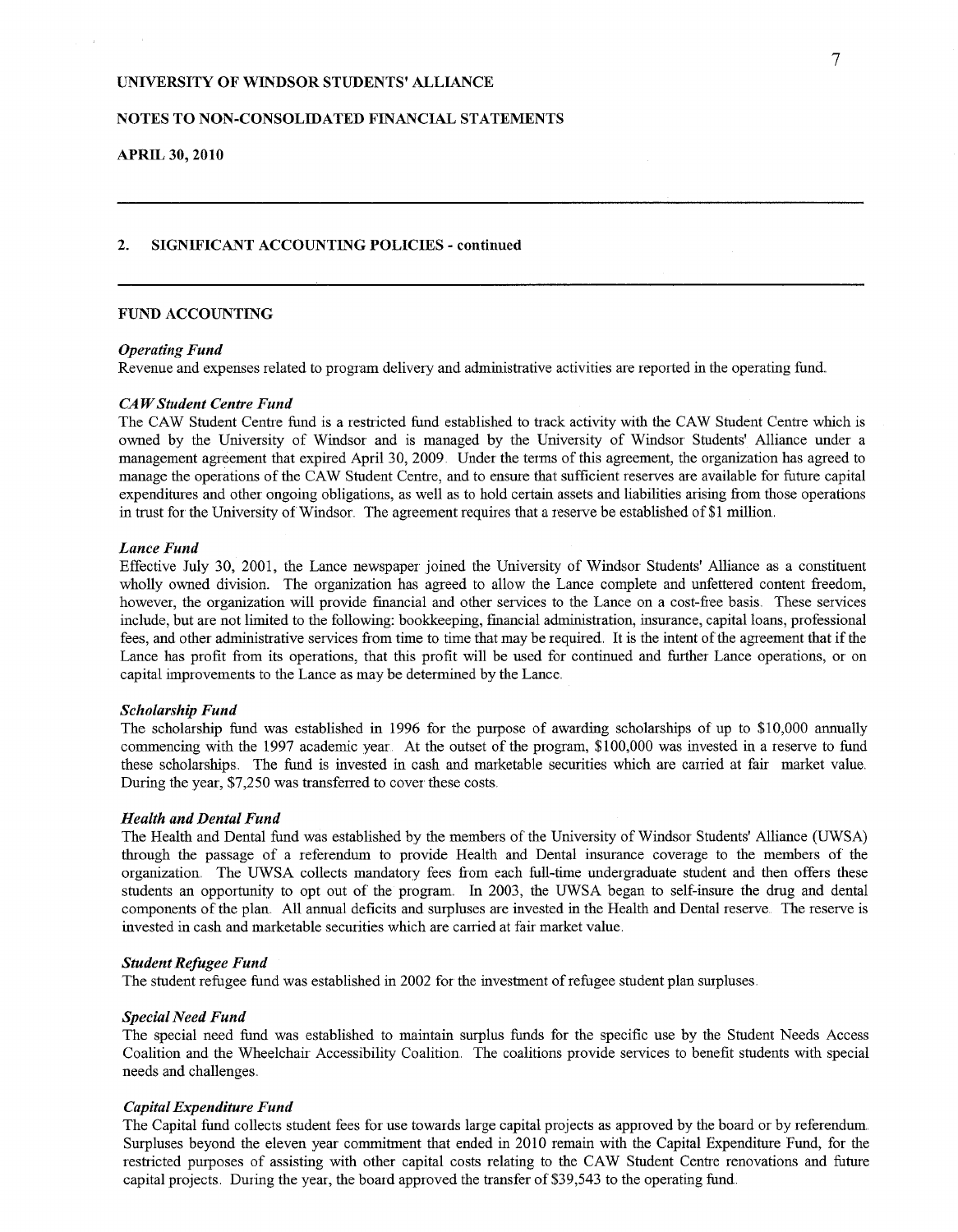### NOTES TO NON-CONSOLIDATED FINANCIAL STATEMENTS

**APRIL 30, 2010**

 $\gamma_{\rm c} = 1/4$ 

#### 2. SIGNIFICANT ACCOUNTING POLICIES - **continued**

### REVENUE RECOGNITION

The organization follows the restricted fund method of accounting for contributions. Restricted contributions related to general operations are recognized as revenue of the operating fund in the year in which the related expenses are incurred. All other restricted contributions are recognized as revenue of the appropriate restricted fund. Unrestricted contributions and revenue are recognized as revenue of the appropriate fund when persuasive evidence of an arrangement exists, delivery has occurred, the price to the buyer is fixed or determinable and collection is reasonably assured,

### **CASH HELD FOR STUDENT ORGANIZATIONS**

The organization holds cash in trust on behalf of various student organizations, Funds are deposited with the mganization and then withdrawn when they are needed, The amounts remaining at year end relate to the balance of cash held with the organization and are included in accounts payable and accrued liabilities, At year end, total cash held on behalf of student associations was \$428,573 (2009, \$434,256) and total cash held on behalf of student clubs was \$51,401 (2009, \$78,710),

### USE OF ACCOUNTING ESTIMATES

The preparation of financial statements in conformity with Canadian generally accepted accounting principles requires management to make estimates and assumptions that effect the reported amounts of assets and liabilities and disclosures of contingent assets and liabilities at the date of the financial statements and the reported amounts of revenues and expenses during the reporting period. Significant areas requiring the use of managements' estimates include the allowance for doubtful accounts, allocation of student fee revenue and health plan premium accruals, Actual results could differ fiom these estimates,.

#### FINANCIAL INSTRUMENTS - RECOGNITION AND MEASUREMENT

The organization classifies all financial instruments as either held to maturity, available for sale, held for trading, loans and receivables, or other financial liabilities. Financial assets held to maturity, loans and receivables, and financial liabilities other than those held for trading, are measured at amortized cost. Available for sale instruments are measured at fair value with um'ealized gains and losses recognized in the statement of changes in fund balances and trust obligation. Instruments classified as held for trading are measured at fair value with unrealized gains and losses recognized on the statement of operations

The organization has designated its cash and investments as held for trading, which are measured at fair value. Accounts receivable are classified as loans and receivables, which are measured at amortized cost. Accounts payable and accrued liabilities and long term debt are classified as other financial liabilities, which are measured at amortized cost.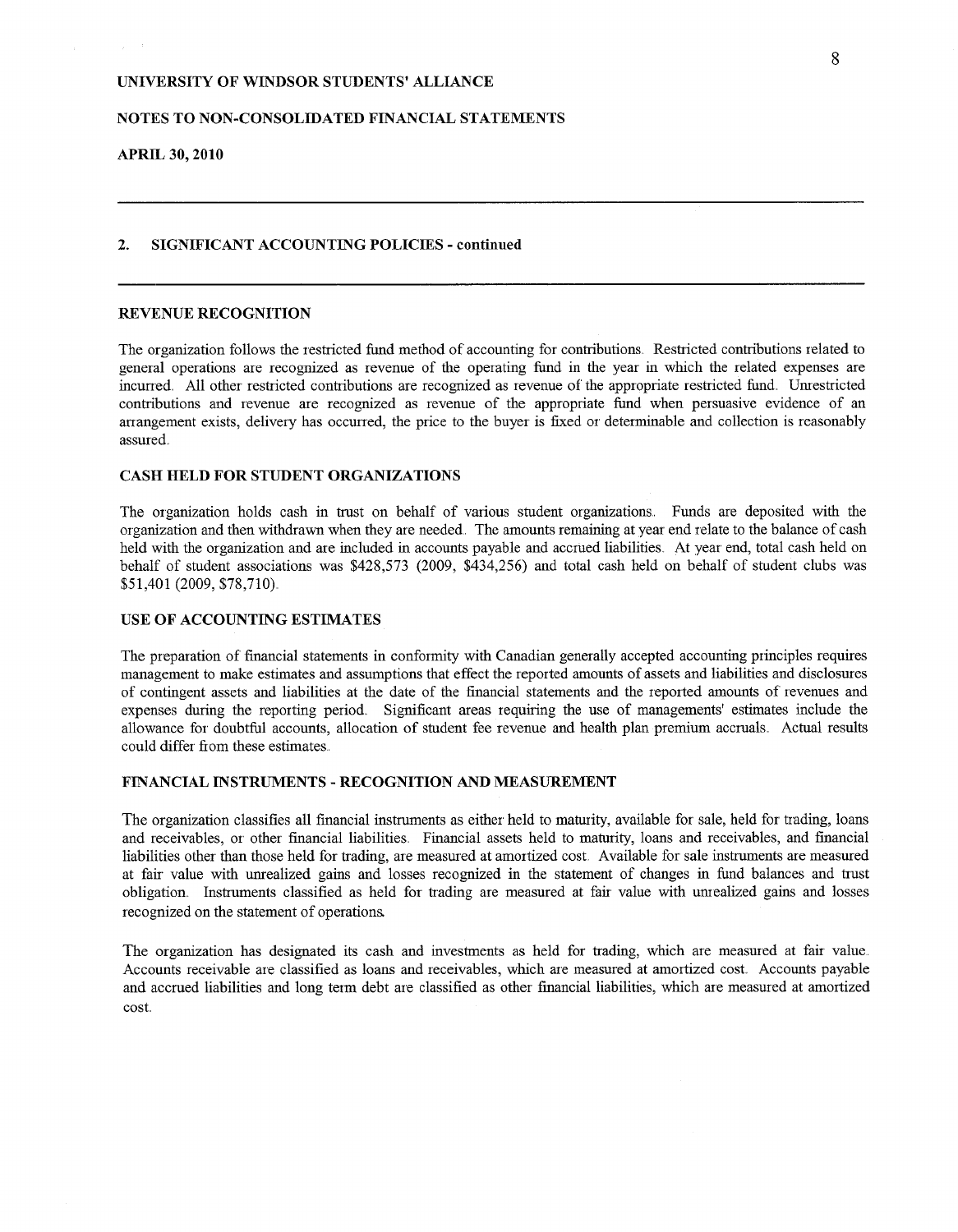### NOTES TO NON-CONSOLIDATED FINANCIAL STATEMENTS

APRIL **30, 2010**

### 3. NEW ACCOUNTING POLICIES

#### ALLOCATED EXPENSES

Effective May 1, 2009, the company adopted CICA Handbook *Section 4470, Disclosure of Allocated Expenses by Not*for-Profit Organizations, which establishes disclosure standards for not-for-profit organizations that classify their expenses by function and allocate these expenses to a number of functions to which the expenses relate. When allocations of fundraising and general support expenses have been made to other functions, the organization is required to disclose an explanation of' the policies adopted for the allocation, the nature of the expenses being allocated and the basis on which such allocations have been made. The organization must also disclose the amounts allocated from each of' these two functions, and the amounts and the functions to which they have been allocated(note 11).

### GOODWILL AND INTANGIBLE ASSETS

Effective May 1, 2009, the company adopted CICA Handbook *Section 3064, Goodwill and Intangible Assets,* which replaced the existing standard. The new standard revises the requirement for recognition, measurement and presentation and disclosure of intangible assets. The adoption of' this standard does not have an impact on the company's financial statements.

| 4. HEALTH & DENTAL FUND | 2010 | 2009 |
|-------------------------|------|------|
|                         |      |      |

All full time University of Windsor students are required to pay student fees to the Health and Dental Plans as part of base student fees. Students later have an option to apply to opt out of these plans if they can prove they are insured elsewhere

| Gross student fees<br>Net opt outs | S. | 2,688,463<br>1.192.323 | -S | 2,631,993<br>1.093.476 |
|------------------------------------|----|------------------------|----|------------------------|
| Net student fees                   |    | 1,496,140              |    | 1,538,517              |
| Opt out percentage of sales        |    | 44.3                   |    | 41.5                   |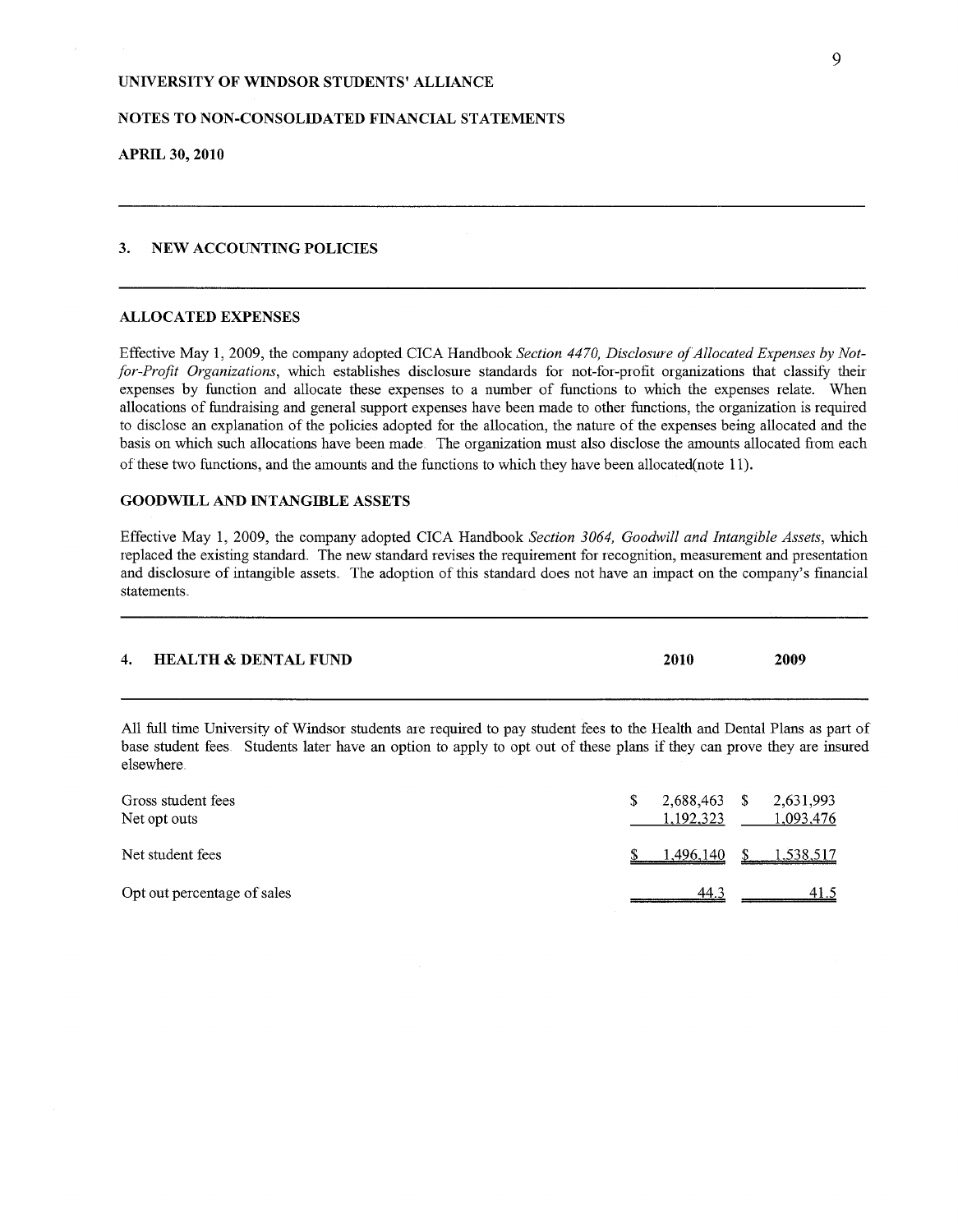# NOTES TO NON-CONSOLIDATED FINANCIAL STATEMENTS

# **APRIL 30, 2010**

 $\frac{1}{2}$  ,  $\frac{1}{2}$ 

| <b>INVESTMENTS</b><br>5.                                                                                                   | 2010          | 2009      |
|----------------------------------------------------------------------------------------------------------------------------|---------------|-----------|
| The financial statements reflect investments at fair market value. The book values of the following assets are as follows: |               |           |
| Operating Fund - Short term deposits                                                                                       | \$<br>1.352 S | 1.330     |
| CAW Student Centre Fund - Assets held in trust                                                                             | 716,855       | 978,967   |
| Scholarship Fund - Investments                                                                                             | 98,769        | 128,641   |
| Health & Dental fund - Investments                                                                                         | 1,376,369     | 1,469,132 |
| Capital Fund - Investments                                                                                                 | 625,062       | 324.058   |
|                                                                                                                            | 2,818,407     | 2.902.128 |

Investments, short term deposits and assets held in trust consist of bonds, equities, trusts, mutual funds, cash and cash equivalents.

| <b>LONG-TERM DEFICIT UNIWIN</b><br>6.         | 2010 |                              | 2009                        |
|-----------------------------------------------|------|------------------------------|-----------------------------|
| Class A shares<br>Share of losses<br>Advances | \$   | 50S<br>(926, 392)<br>872,698 | 50<br>(922, 817)<br>862,132 |
|                                               |      | (53, 644)                    | (60.635                     |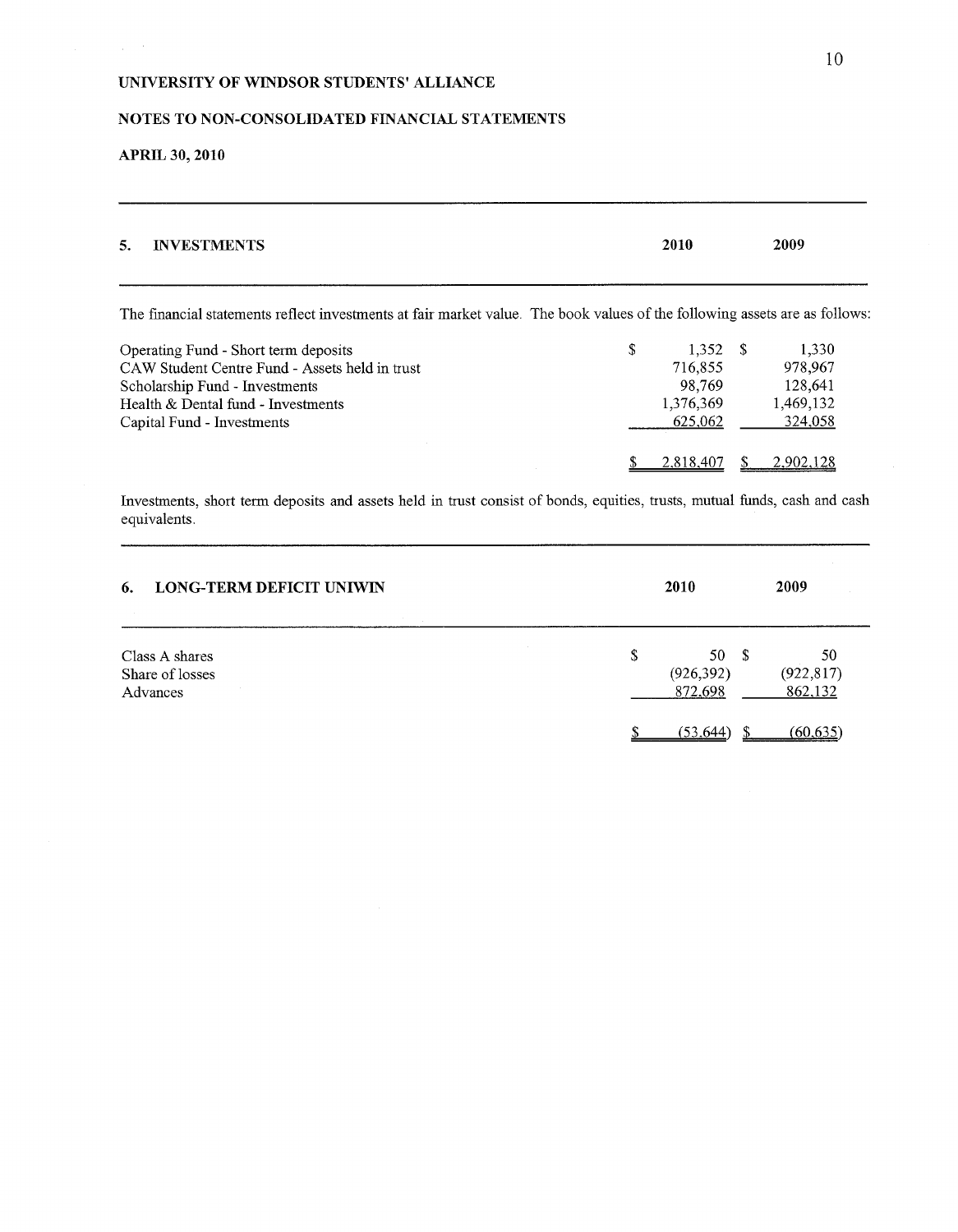# NOTES TO NON-CONSOLIDATED FINANCIAL STATEMENTS

# APRIL **30, 2010**

 $\frac{1}{2} \left( \frac{1}{2} \right)^{2} \left( \frac{1}{2} \right)^{2}$ 

| <b>OPERATING RESULTS OF UNIWIN STUDENT PUB INC.</b><br>7. | 2010         | 2009                       |
|-----------------------------------------------------------|--------------|----------------------------|
| <b>Financial Position</b>                                 |              |                            |
| Total assets                                              | 47,796       | 29,764<br>S                |
| Total liabilities                                         | 906,965      | 885,359                    |
| Shareholders deficiency                                   | (859, 169)   | <u>(855,595)</u>           |
| Total liabilities and shareholders' deficiency            | 47,796       | 29,764<br>S                |
| <b>Results of Operations</b>                              |              |                            |
| Total revenues                                            | S<br>677,392 | 476,154<br>-S              |
| Total cost of goods sold                                  | 354,380      | 256,725                    |
| Total expenses                                            | 326,586      | 261,854                    |
| Net loss                                                  | (3,574)      | (42, 425)<br>S             |
| <b>Cash flows</b>                                         |              |                            |
| Cash used in operations                                   | \$<br>3,976  | <sup>\$</sup><br>(50, 696) |
| Cash from financing activities                            | 10,432       | 55,134                     |
| Net change in cash                                        | 14,408       | 4,438                      |

# 8. PROPERTY, PLANT AND EQUIPMENT **2010 2009**

|                                                    | Cost          |              | Accumulated<br><b>Amortization</b> | <b>Net</b>   | <b>Net</b> |              |
|----------------------------------------------------|---------------|--------------|------------------------------------|--------------|------------|--------------|
| <b>OPERATING FUND</b>                              |               |              |                                    |              |            |              |
| Furniture and fixtures                             | \$<br>293,105 | <sup>S</sup> | $(260,515)$ \$                     | 32,590       | -S         | 40,738       |
| Equipment                                          | 230,498       |              | (149, 444)                         | 81,054       |            | 65,388       |
| Computer, software and electronics                 | 213,679       |              | (206, 156)                         | <u>7,523</u> |            | 17,215       |
|                                                    | 737,282       |              | (616, 115)                         | 121,167      |            | 123,341      |
| <b>CAW STUDENT CENTRE</b>                          |               |              |                                    |              |            |              |
| Furniture and fixtures                             | 209,411       |              | (126, 644)                         | 82,767       |            | 102,735      |
| Computer, software and electronics                 | 105,027       |              | (103, 687)                         | <u>1,340</u> |            | <u>4,963</u> |
|                                                    | 314,438       |              | (230, 331)                         | 84,107       |            | 107,698      |
| <b>LANCE</b><br>Computer, software and electronics | 18,930        |              | (18, 727)                          | 203          |            | 4.149        |
|                                                    | .070.650      |              | (865, 173)                         | 205,477      |            | 235,188      |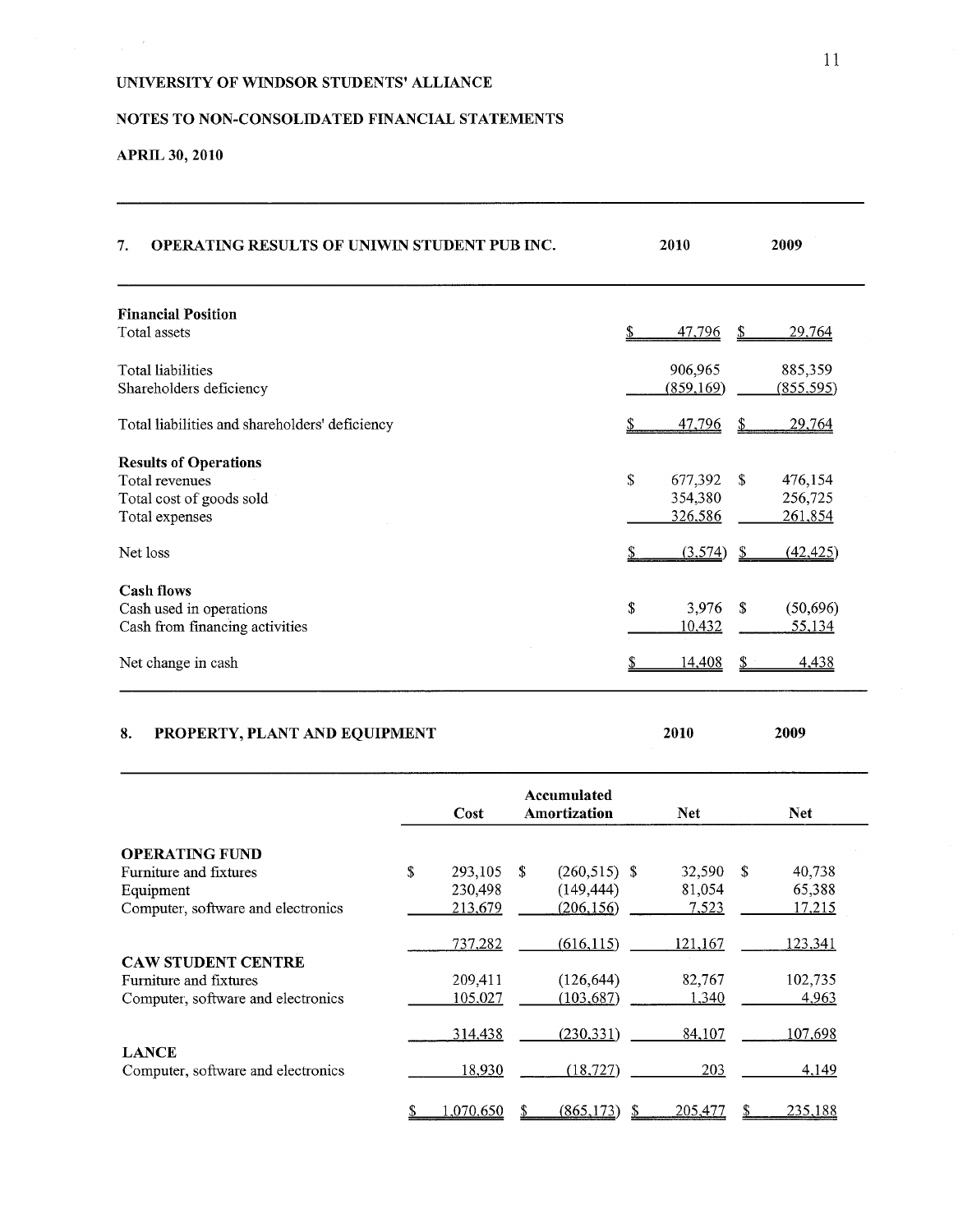#### NOTES TO NON-CONSOLIDATED FINANCIAL STATEMENTS

**APRIL 30, 2010**

### **9. DUE TO (FROM) FUNDS**

Advances to (from) funds are unsecured, payable on demand and non-interest bearing.

#### 10. CAPITAL MANAGEMENT

The organization's capital consists of cash and investments. Its policy is to invest in low risk and guaranteed funds. The organization's primary objective in managing its capital is to maintain sufficient cash flow to fund the organization's operations. Approximately two-thirds of investments are held as cash and fixed income. The remainder is invested in equities

# 11. ALLOCATED EXPENSES

There are no fundraising costs for this organization. General support expenses consist primarily of administrative costs and administrative salaries and benefits. Internally these costs are allocated to various departments based on budgeting and the discretion of management and the board of directors. These financial statements reflect administrative costs as income of the Operating fund of' \$20,000 and expense of Health and Dental of' \$10,000 and CAW Student Centre \$10,000. Salaries and benefits are allocated as \$401,081 to Operating, \$260,744 to the CAW Student Centre, \$94,787 to the Lance and \$26,875 to Health and Dental.

#### 12. COMPARATIVE FIGURES

The presentation of certain accounts of the previous year has been changed to conform with the presentation adopted for the current year.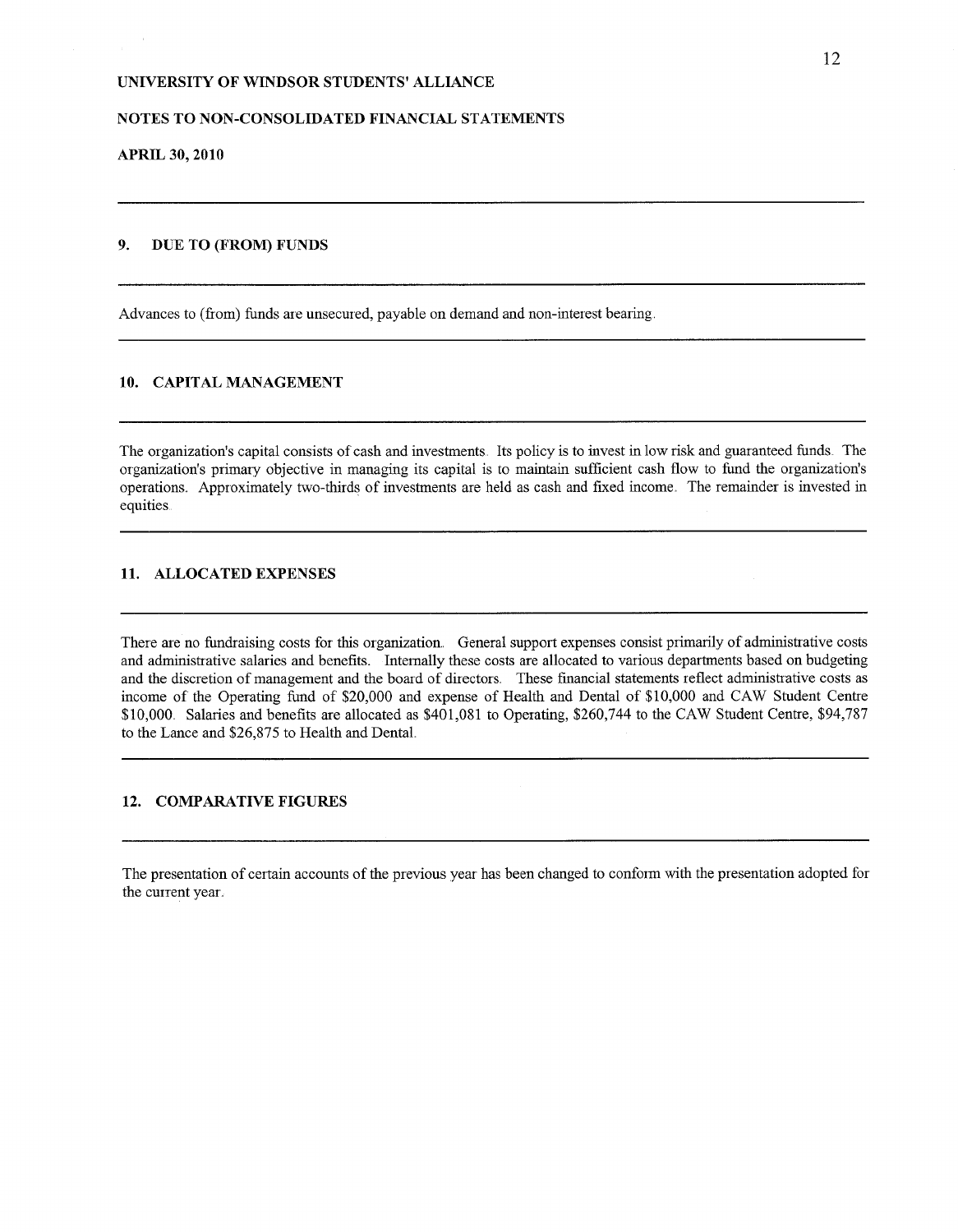### NOTES TO NON-CONSOLIDATED FINANCIAL STATEMENTS

### **APRIL 30, 2010**

### 13. RELATED PARTY TRANSACTIONS

The organization owns 100% of Uniwin Student Pub Inc,

During the year the organization advanced \$10,566 (2009, \$55,000) to Uniwin Student Pub Inc,

Equipment with a net book value of \$62,624 (2009, \$40,991) owned by the organization was provided to Uniwin Student Pub Inc, for its use. The University of Windsor Students' Alliance has not charged any rent to Uniwin Student Pub Inc, for the use of this equipment, or its premises or administrative services provided.

These transactions are in the normal course of operations and are measured at the exchange amount, which is the amount of consideration established and agreed to by the related parties.

During the year, free advertising space was donated to employees of the Lance totaling \$18,090. These transactions are not reflected in the accounting records of the organization

#### 14. FINANCIAL INSTRUMENTS

Credit risk arises from the potential that a customer will fail to perform its obligation. The organization has a sufficient number of diverse customers so the concentration of risk is minimized.

The organization's earnings are exposed to financial and market risk that arises from fluctuations in interest rates and market conditions and the degree of volatility of these rates and conditions. The organization does not use derivative instruments to reduce its exposure to interest rate or market risk.

Fair value estimates are made as of a specific point in time, using available information about the instrument. These estimates are subjective in nature and often cannot be determined with precision.

The organization has determined that the carrying value of cash, accounts receivable and accounts payable and accrued liabilities approximate their fair value at the balance sheet date because of the short-term maturity of those instruments.

The fair value of investments in marketable securities are based on published prices at the balance sheet date.

The fair value of interfund balances are not readily obtainable.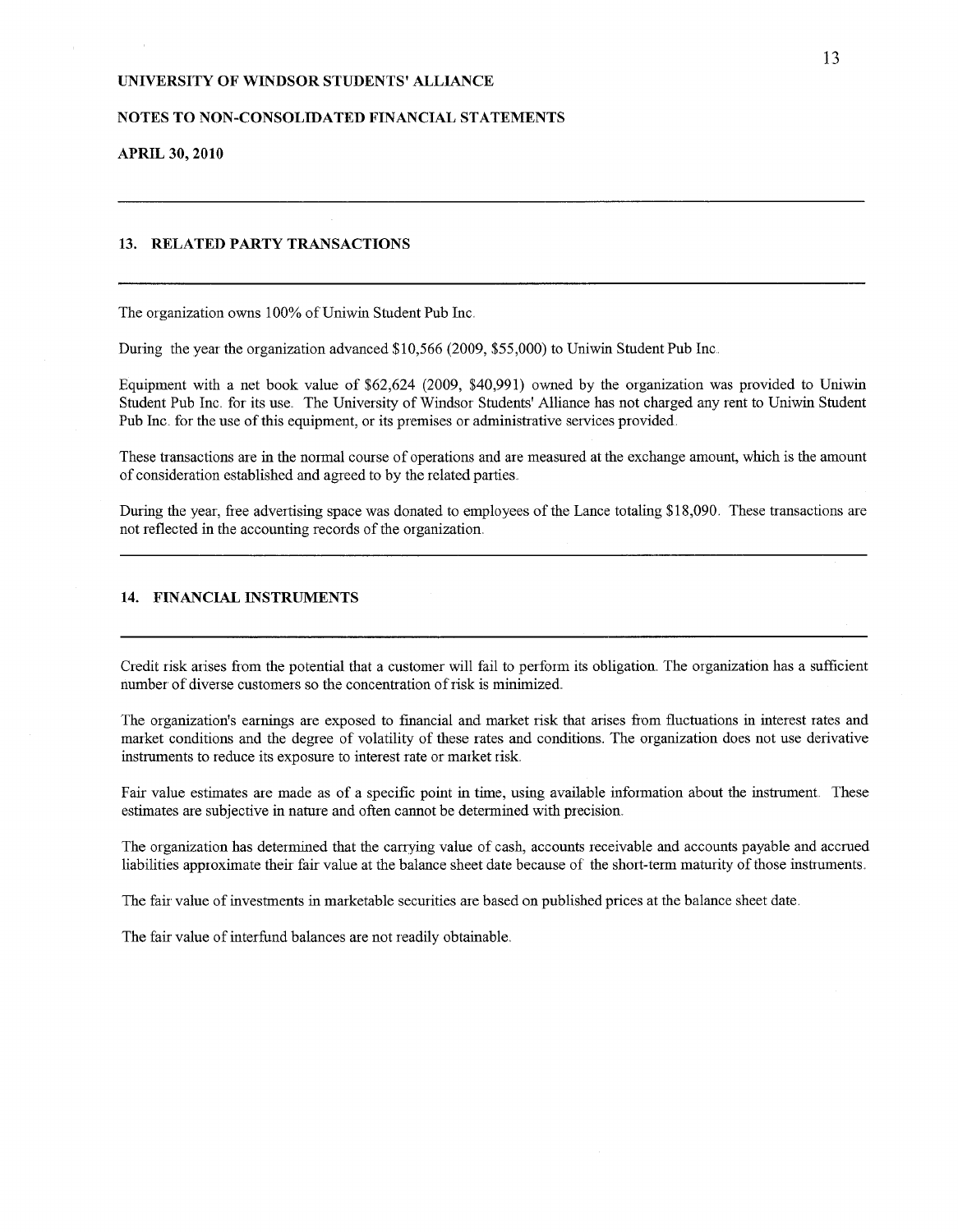### SUPPLEMENTARY FINANCIAL INFORMATION CENTRAL ADMINISTRATION PROGRAM - OPERATING FUND

### YEAR ENDED APRIL **30, 2010**

 $\sim 10^6$ 

|                                   | <b>Budget</b><br>2010 | Actual<br>2010      | Actual<br>2009 |  |
|-----------------------------------|-----------------------|---------------------|----------------|--|
| <b>REVENUE</b>                    |                       |                     |                |  |
| Student fees                      | \$<br>626,609         | \$<br>632,071<br>S. | 634,265        |  |
| Sales and advertising             | 300                   | 1,256               | 1,691          |  |
| Interest                          | 16,000                | 2,552               | 17,769         |  |
| Rent                              | 6,512                 | 7,504               | 6,512          |  |
| Other revenue                     | 77,360                | 64,920              | 87,185         |  |
| Uniwin Student Pub Inc. loss      |                       | (3,574)             | (42, 425)      |  |
|                                   | 726,781               | 704,729             | 704,997        |  |
| <b>EXPENSES</b>                   |                       |                     |                |  |
| Amortization                      | 36,590                | 48,699              | 37,093         |  |
| Advertising and promotion         | 8,230                 | 7,651               | 8,437          |  |
| Bad debts                         | 2,820                 | 2,855               | 13,878         |  |
| Banking and finance               | 6,300                 | 6,549               | 6,606          |  |
| Conferences, training and travel  | 8,600                 | 8,087               | 6,951          |  |
| General insurance                 | 38,400                | 36,824              | 38,430         |  |
| Miscellaneous expense             | 18,063                | 8,954               | 19,139         |  |
| Office and equipment              | 22,314                | 18,625              | 20,646         |  |
| Professional fees                 | 28,901                | 31,402              | 30,280         |  |
| Programming supplies and expenses | 16,500                | 9,376               | 15,168         |  |
| Salaries and benefits             | 224,948               | 216,209             | 213,396        |  |
| Telephone, utilities and taxes    | 5,592                 | 5,734               | 5,586          |  |
| Unrealized loss on investment     |                       |                     | 6              |  |
|                                   | 417,258               | 400,965             | 415,616        |  |
| <b>REVENUE OVER EXPENSES</b>      | 309,523<br>\$         | 303,764<br>2        | 289,381        |  |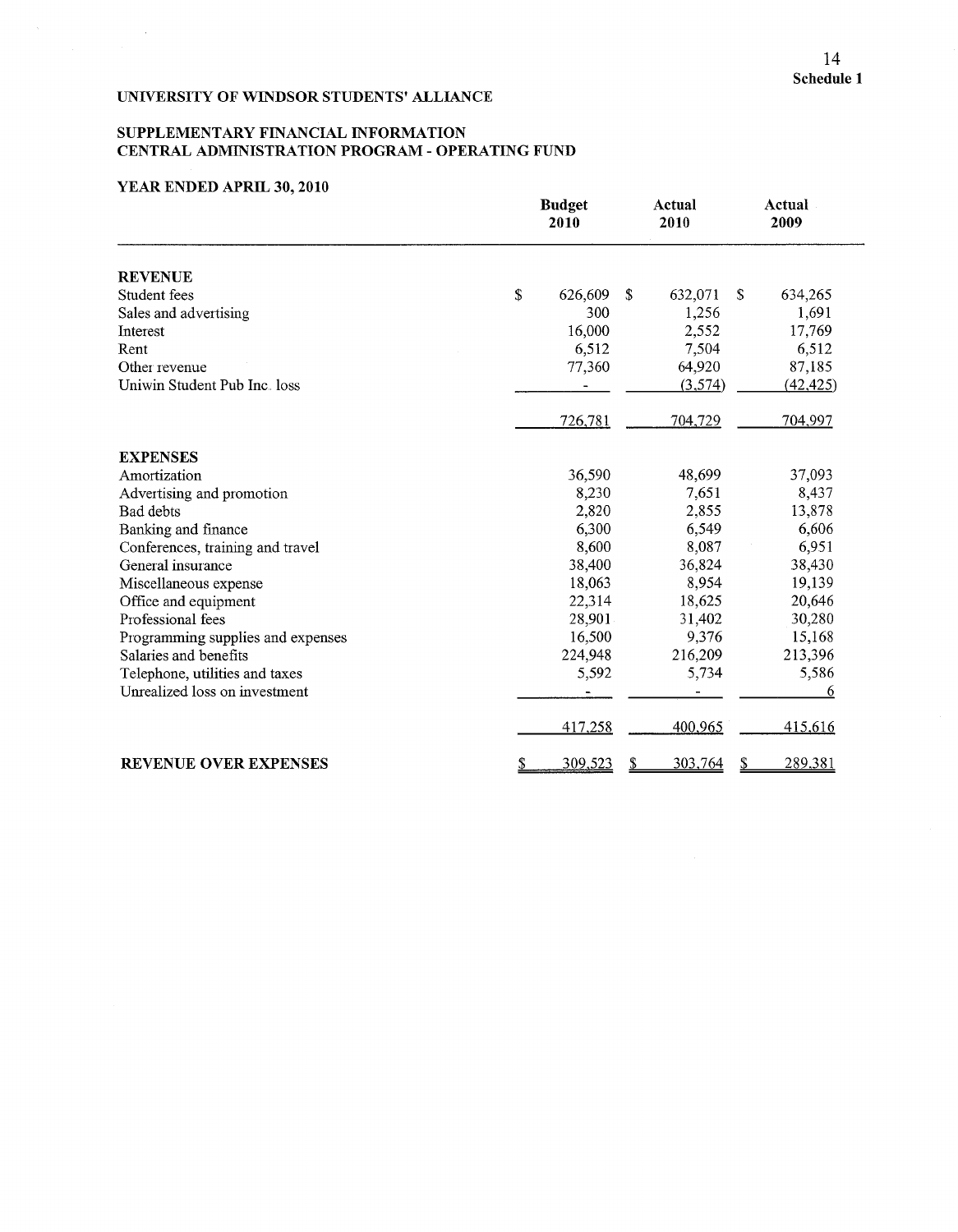### SUPPLEMENTARY FINANCIAL INFORMATION **BOOKSTORE PROGRAM - OPERATING FUND**

### YEAR ENDED APRIL **30, 2010**

|                              | <b>Budget</b><br>2010 | Actual<br>2010 | Actual<br>2009          |
|------------------------------|-----------------------|----------------|-------------------------|
| <b>REVENUE</b>               |                       |                |                         |
| Sales and advertising        | 140,000<br>S          | 111,833<br>S   | 135,020<br><sup>S</sup> |
| <b>EXPENSES</b>              |                       |                |                         |
| Amortization                 |                       |                | 291                     |
| Advertising and promotion    | 4,650                 | 6,978          | 6,731                   |
| Cost of sales                | 112,000               | 81,129         | 107,992                 |
| Office and equipment         | 1,050                 | 1,139          | 1,048                   |
| Salaries and benefits        | 13,529                | 15,668         | 12,073                  |
|                              | 131,229               | 104,914        | 128,135                 |
| <b>REVENUE OVER EXPENSES</b> | 8,771                 | 6,919          | 6,885                   |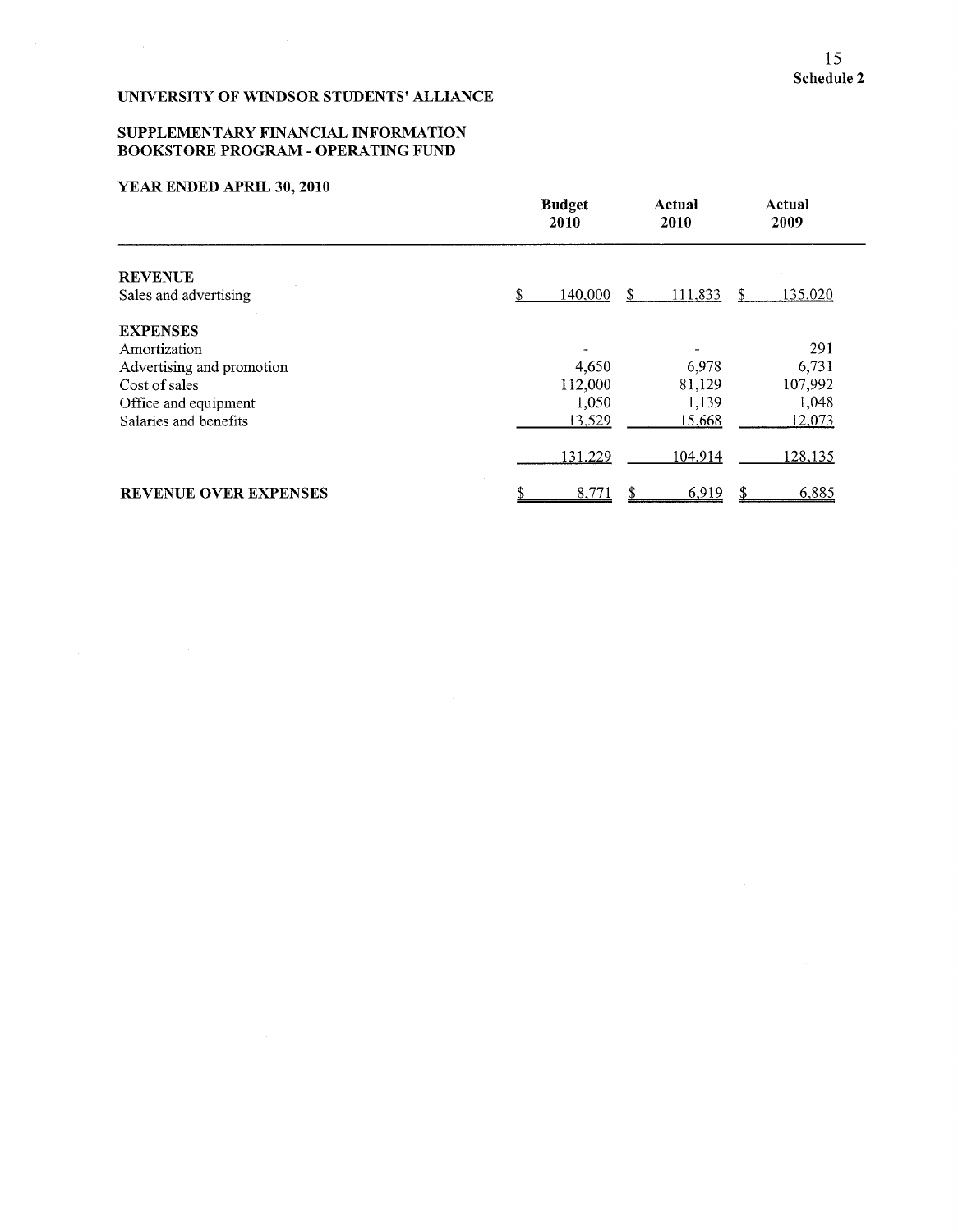# SUPPLEMENTARY FINANCIAL INFORMATION CHIEF RETURNING OFFICER PROGRAM - OPERATING FUND

# YEAR ENDED APRIL 30, 2010

 $\sim 10^{-1}$ 

|                                   | <b>Budget</b><br>2010 |  | Actual<br>2010 |      | Actual<br>2009 |
|-----------------------------------|-----------------------|--|----------------|------|----------------|
| <b>EXPENSES</b>                   |                       |  |                |      |                |
| Advertising and promotion         | \$<br>2,375 \$        |  | 663            | - \$ | 65             |
| Office and equipment              |                       |  |                |      | 153            |
| Programming supplies and expenses | 4,600                 |  | 3,728          |      | 1,870          |
| Salaries and benefits             | 14,417                |  | 13,974         |      | 15,342         |
| <b>REVENUE UNDER EXPENSES</b>     | (21, 392)             |  | (18, 365)      |      | (17, 430)      |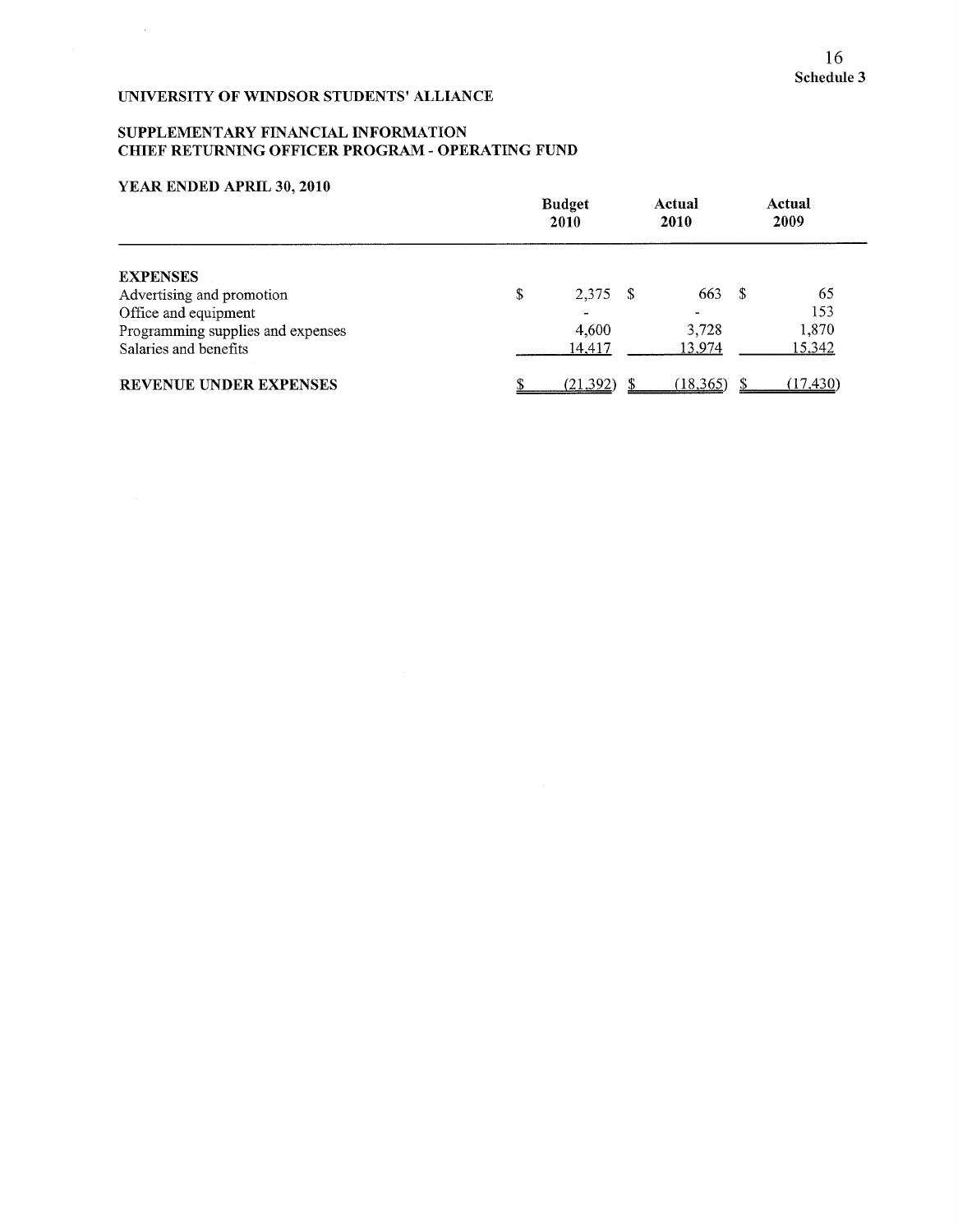### SUPPLEMENTARY FINANCIAL INFORMATION SERVICES **-** OPERATING FUND

# YEAR ENDED APRIL **30, 2010**

 $\label{eq:2.1} \frac{1}{2} \sum_{i=1}^n \frac{1}{2} \sum_{j=1}^n \frac{1}{2} \sum_{j=1}^n \frac{1}{2} \sum_{j=1}^n \frac{1}{2} \sum_{j=1}^n \frac{1}{2} \sum_{j=1}^n \frac{1}{2} \sum_{j=1}^n \frac{1}{2} \sum_{j=1}^n \frac{1}{2} \sum_{j=1}^n \frac{1}{2} \sum_{j=1}^n \frac{1}{2} \sum_{j=1}^n \frac{1}{2} \sum_{j=1}^n \frac{1}{2} \sum_{j=1}^n \frac{$ 

 $\sim 10^{-11}$ 

|                                   | <b>Budget</b><br>2010 | Actual<br>2010       | Actual<br>2009          |
|-----------------------------------|-----------------------|----------------------|-------------------------|
| <b>REVENUE</b>                    |                       |                      |                         |
| Other revenue                     | \$<br>51,750          | <u>29,621</u><br>\$. | 21,681<br><sup>\$</sup> |
| <b>EXPENSES (RECOVERIES)</b>      |                       |                      |                         |
| Amortization                      |                       | 70                   | 38                      |
| Advertising and promotion         | 9,355                 | 5,357                | 4,605                   |
| Conferences, training and travel  | 900                   |                      |                         |
| Grants and scholarships           | 7,250                 | (7, 405)             | 3,937                   |
| Miscellaneous expense             | 500                   | 1,603                | 779                     |
| Office and equipment              | 150                   | 50                   | 520                     |
| Programming supplies and expenses | 32,101                | 14,522               | 15,030                  |
| Salaries and benefits             | 20,818                | 37,888               | 36,020                  |
|                                   | 71,074                | 52,085               | 60,929                  |
| <b>REVENUE UNDER EXPENSES</b>     | (19,324)              | (22, 464)            | (39, 248)               |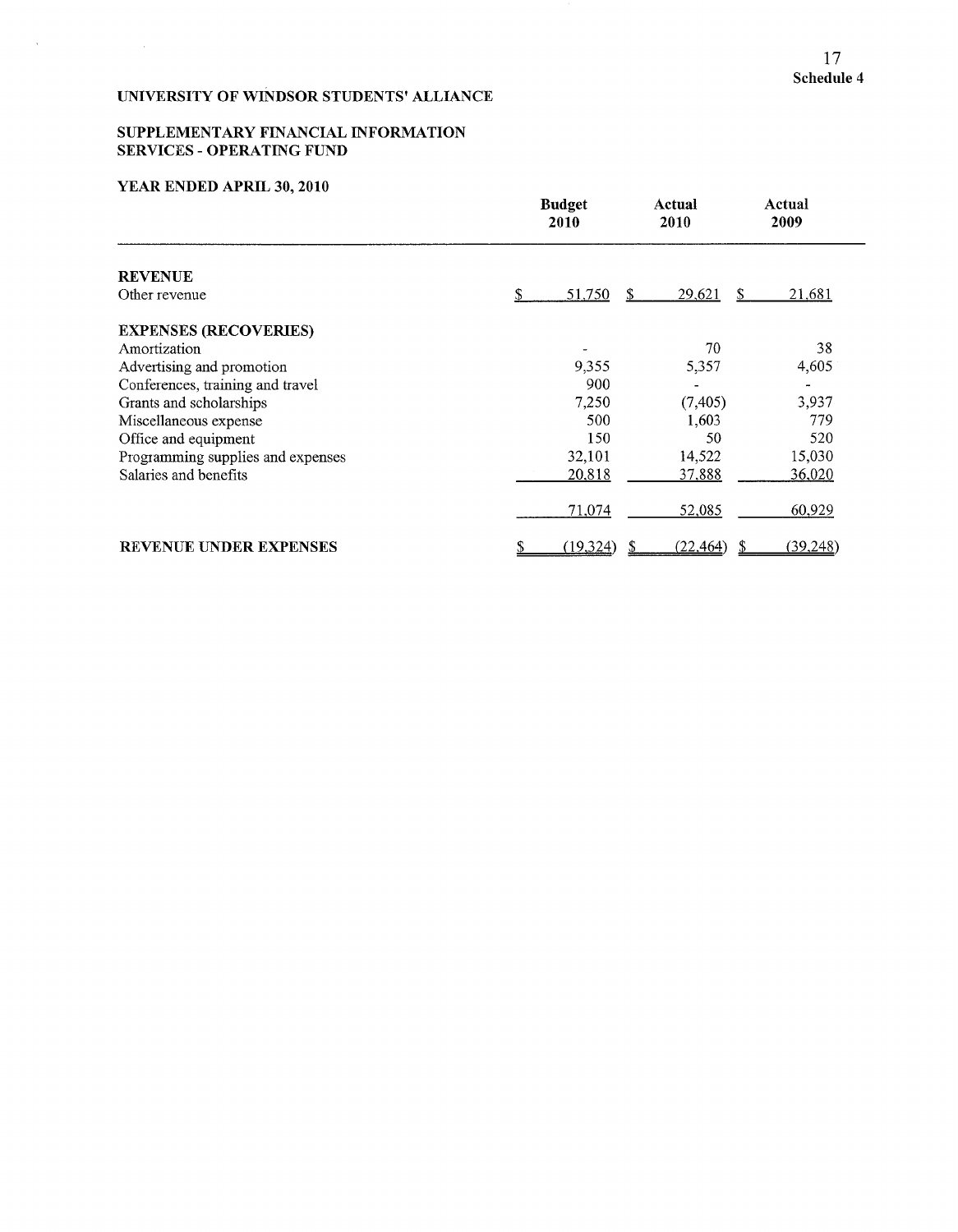### SUPPLEMENTARY FINANCIAL INFORMATION PRESIDENT **-** OPERATING FUND

# YEAR ENDED APRIL **30, 2010**

|                                  | <b>Budget</b><br>2010 |  | Actual<br><b>2010</b> |  | Actual<br>2009 |
|----------------------------------|-----------------------|--|-----------------------|--|----------------|
| <b>EXPENSES</b>                  |                       |  |                       |  |                |
| Advertising and promotion        | \$<br>3,675 \$        |  | 2,889 \$              |  | 916            |
| Conferences, training and travel | 4,090                 |  | 2,416                 |  | 3,974          |
| Office and equipment             |                       |  | 63                    |  |                |
| Salaries and benefits            | 31,480                |  | 29,721                |  | <u>31,431</u>  |
| <b>REVENUE UNDER EXPENSES</b>    | <u>(39,245)</u>       |  | (35.089)              |  | (36,321)       |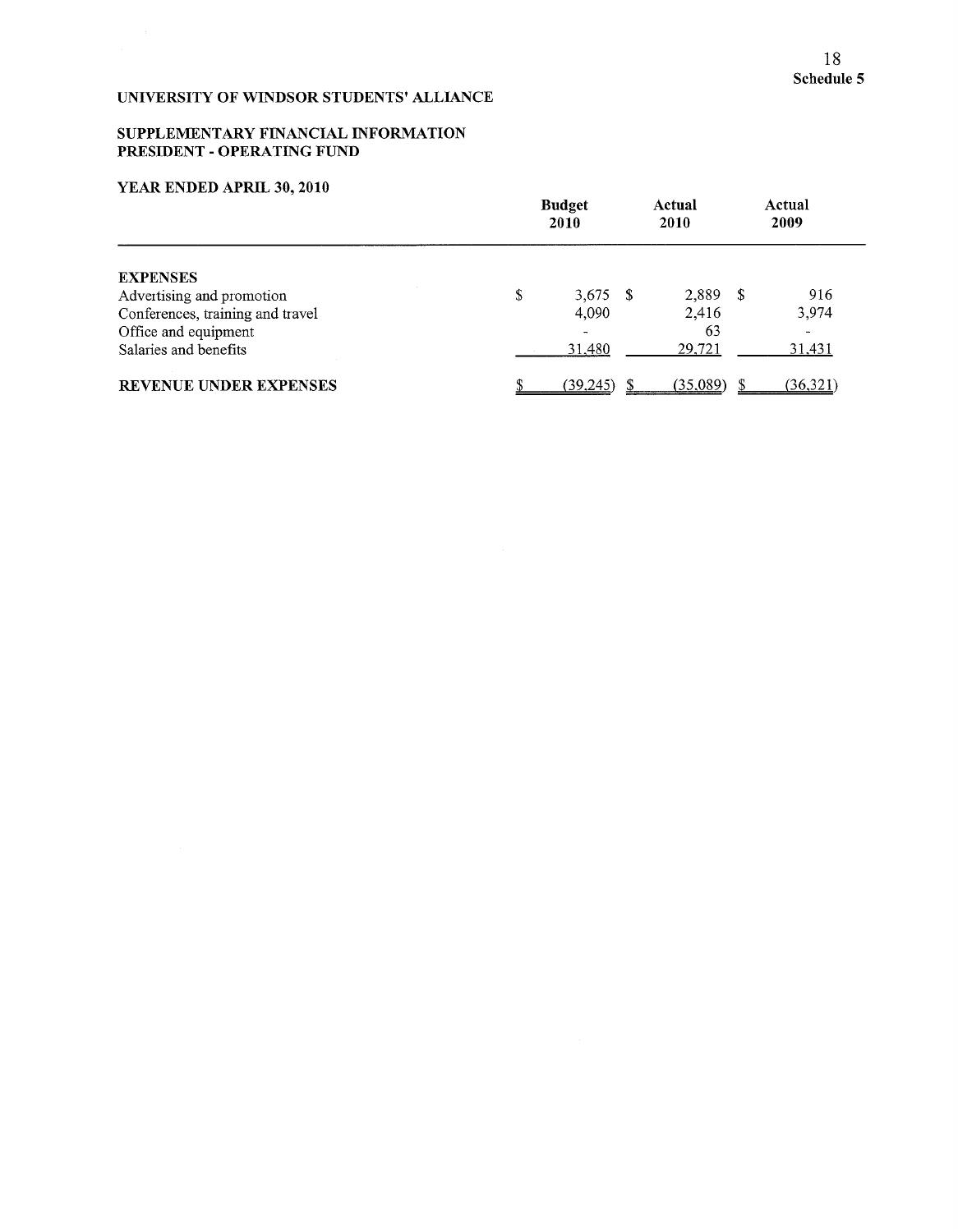### SUPPLEMENTARY FINANCIAL INFORMATION VICE-PRESIDENT ADMINISTRATION - OPERATING FUND

### YEAR ENDED APRIL 30, 2010

|                                   | <b>Budget</b><br>2010 | Actual<br>2010 | Actual<br>2009  |
|-----------------------------------|-----------------------|----------------|-----------------|
| <b>EXPENSES (RECOVERIES)</b>      |                       |                |                 |
| Advertising and promotion         | 1,725                 | 2,004          | 1,759           |
| Conferences, training and travel  | 4,520                 | 3,648          | 2,841           |
| Miscellaneous expense             | 500                   | 367            | 138             |
| Office and equipment              |                       | 63             |                 |
| Programming supplies and expenses |                       | (675)          |                 |
| Salaries and benefits             | 35,156                | 29,966         | 33,246          |
| <b>REVENUE UNDER EXPENSES</b>     | (41, 901)             | (35,373)       | <u>(37,984)</u> |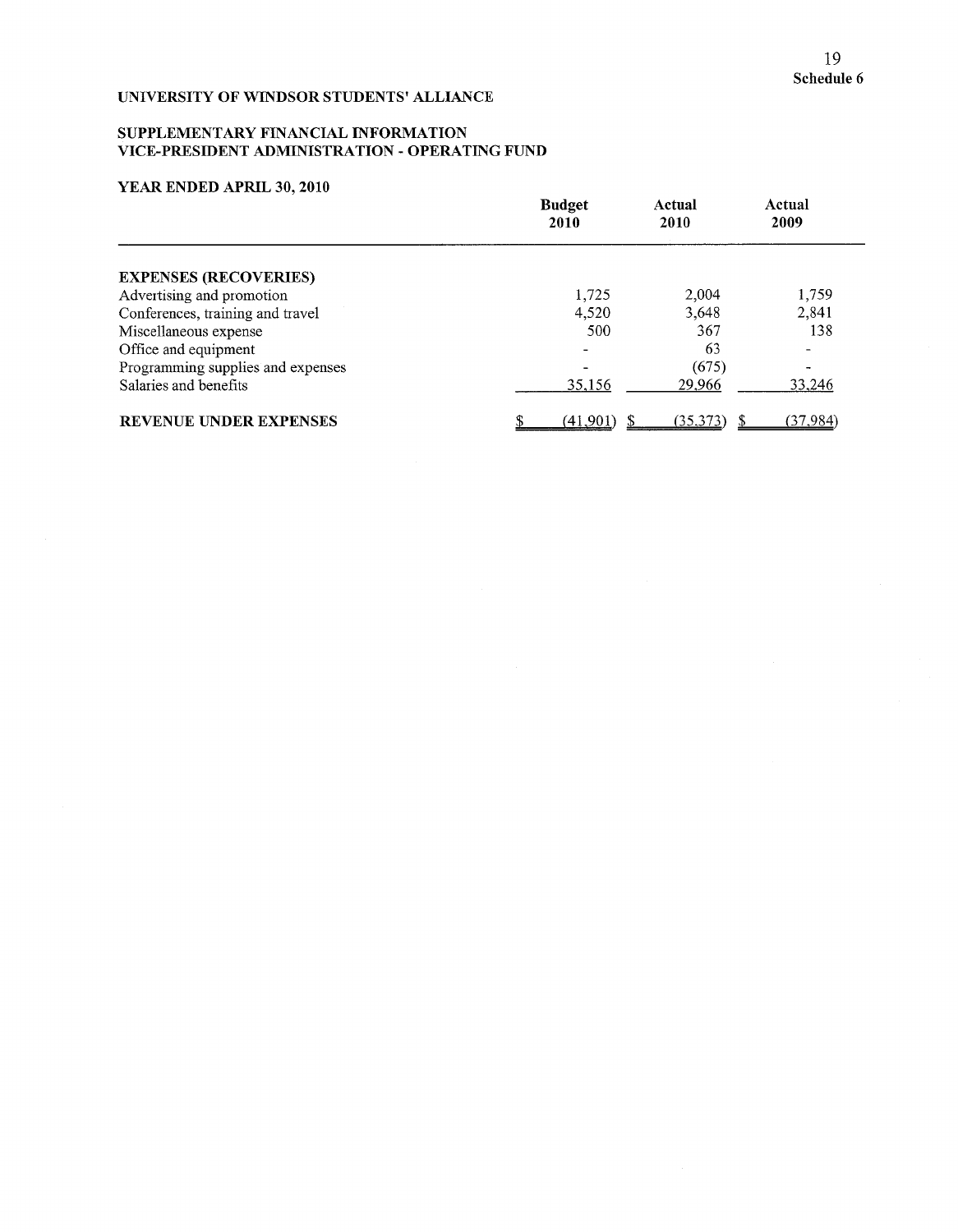### SUPPLEMENTARY FINANCIAL INFORMATION VICE-PRESIDENT FINANCE & OPERATIONS - OPERATING FUND

### YEAR ENDED APRIL 30, 2010

 $\mathcal{L}_{\mathcal{A}}$  , and  $\mathcal{L}_{\mathcal{A}}$ 

|                                  | <b>Budget</b><br>2010 |  | Actual<br>2010 | Actual<br>2009 |          |
|----------------------------------|-----------------------|--|----------------|----------------|----------|
| <b>EXPENSES (RECOVERIES)</b>     |                       |  |                |                |          |
| Advertising and promotion        | \$<br>$1,125$ \$      |  | 78 \$          |                | 50       |
| Conferences, training and travel |                       |  | 89             |                | 1,201    |
| Grants and scholarships          | 10,000                |  | 20,650         |                | 18,145   |
| Miscellaneous expense            | 500                   |  | 502            |                | (15)     |
| Office and equipment             |                       |  | 63             |                |          |
| Salaries and benefits            | 30,270                |  | 28,521         |                | 30,400   |
| Telephone, utilities and taxes   |                       |  |                |                | (70)     |
| <b>REVENUE UNDER EXPENSES</b>    | (41,895)              |  | (49.903)       |                | (49.711) |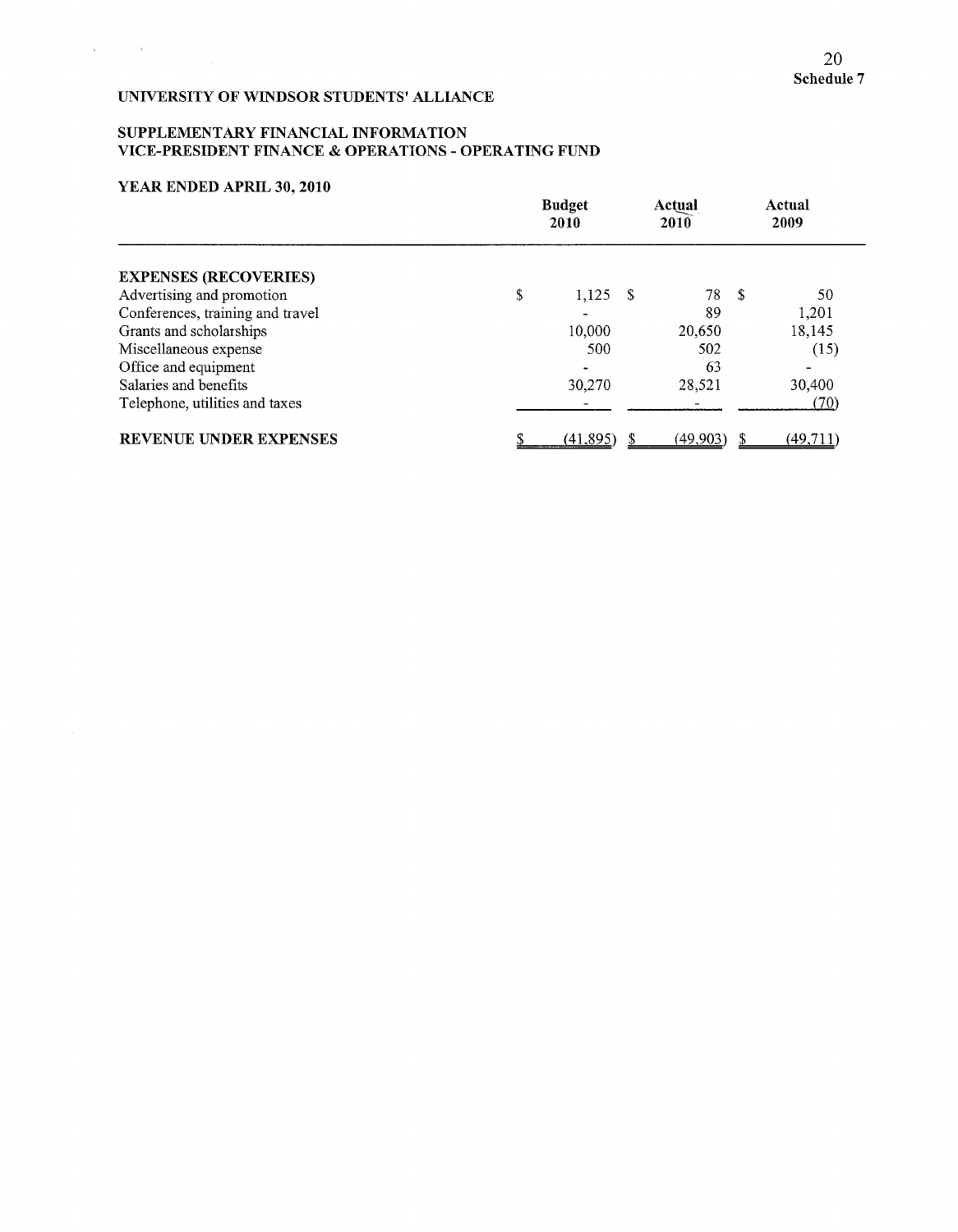### SUPPLEMENTARY FINANCIAL INFORMATION VICE-PRESIDENT UNIVERSITY AFFAIRS - OPERATING FUND

### YEAR ENDED APRIL 30, 2010

 $\sim$ 

 $\bar{a}$ 

|                                   | <b>Budget</b><br>2010 |  | Actual<br>2010 |     | Actual<br>2009  |  |
|-----------------------------------|-----------------------|--|----------------|-----|-----------------|--|
| <b>EXPENSES (RECOVERIES)</b>      |                       |  |                |     |                 |  |
| Advertising and promotion         | \$<br>1,000           |  | 488            | -\$ | (800)           |  |
| Conferences, training and travel  | 19,155                |  | 28,027         |     | 15,386          |  |
| Miscellaneous expense             | 3,000                 |  | 3,488          |     | 83              |  |
| Office and equipment              | 200                   |  | 140            |     |                 |  |
| Programming supplies and expenses | 990                   |  | 450            |     |                 |  |
| Salaries and benefits             | 39,830                |  | 28,773         |     | <u>30,397</u>   |  |
| <b>REVENUE UNDER EXPENSES</b>     | (64, 175)             |  | (61, 366)      |     | <u>(45,066)</u> |  |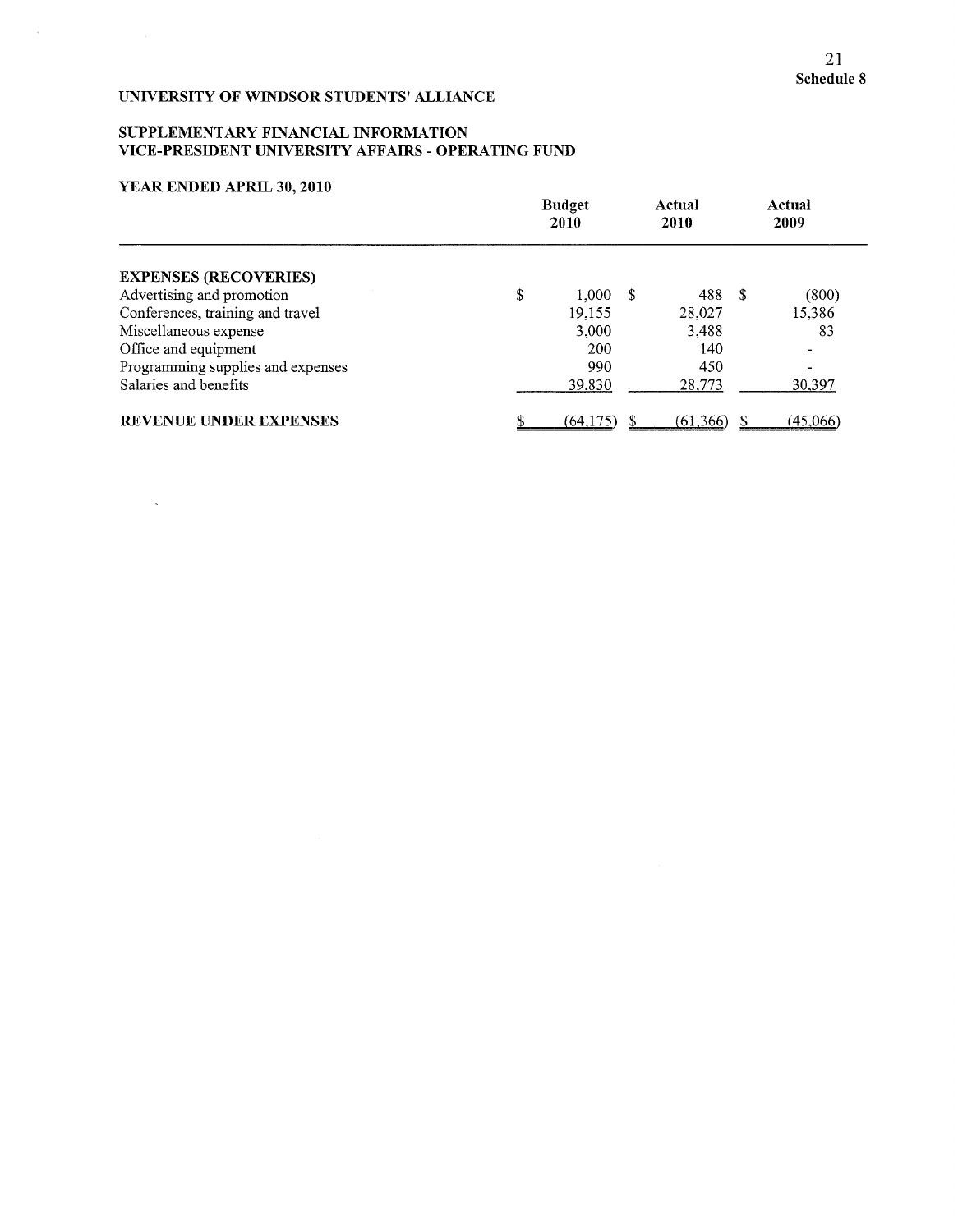### SUPPLEMENTARY FINANCIAL INFORMATION PROGRAMMING - OPERATING FUND

# YEAR ENDED APRIL **30, 2010**

|                                   | <b>Budget</b><br>2010 | Actual<br>2010 | Actual<br>2009 |
|-----------------------------------|-----------------------|----------------|----------------|
| <b>REVENUE</b>                    |                       |                |                |
| Sales and advertising             | \$<br>15,000          | S.<br>23,502   | 16,126<br>- \$ |
| Other revenue                     |                       | 1,097          | 786            |
|                                   | 15,000                | 24,599         | 16,912         |
| <b>EXPENSES</b>                   |                       |                |                |
| Advertising and promotion         | 6,200                 | 3,908          | 3,976          |
| Conferences, training and travel  | 3,065                 | 4,023          | 2,129          |
| Office and equipment              | 1,525                 | 582            | 325            |
| Programming supplies and expenses | 73,200                | 70,303         | 68,072         |
|                                   | 83,990                | 78,816         | 74,502         |
| <b>REVENUE UNDER EXPENSES</b>     | (68,990)              | (54,217)       | (57,590)       |

 $\sim$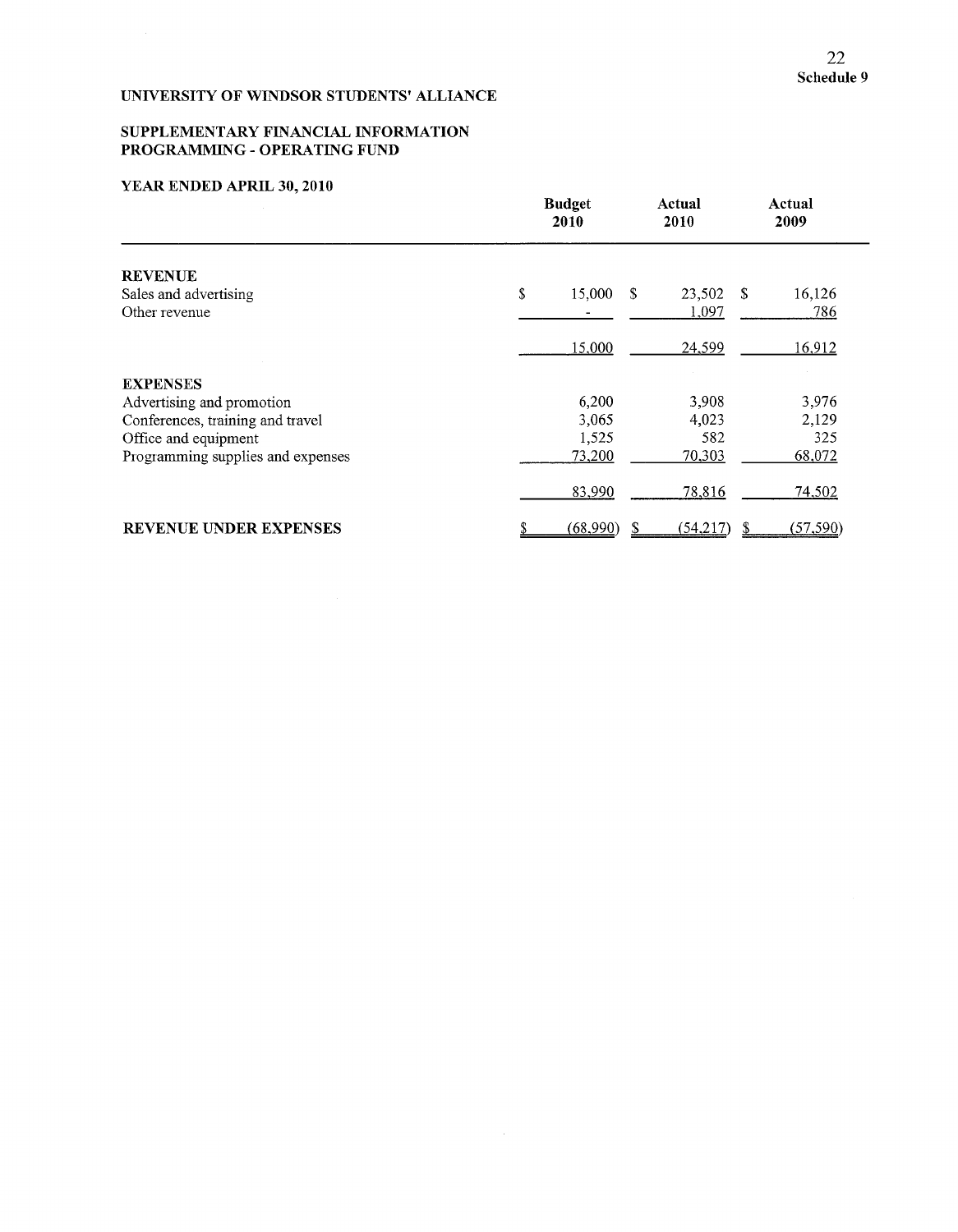$\sim$ 

# UNIVERSITY OF WINDSOR STUDENTS' ALLIANCE

 $\sim$ 

### SUPPLEMENTARY FINANCIAL INFORMATION PUBLICATIONS - OPERATING FUND

# YEAR ENDED APRIL 30, 2010

 $\bar{\mathcal{L}}$ 

|                                      | <b>Budget</b><br>2010 |   |        |    | Actual<br>2009 |
|--------------------------------------|-----------------------|---|--------|----|----------------|
| <b>REVENUE</b>                       |                       |   |        |    |                |
| Sales and advertising                | 39,662                | S | 46,356 | S. | 32,700         |
| <b>EXPENSES</b>                      |                       |   |        |    |                |
| Cost of sales                        | 39,119                |   | 38,982 |    | 38,503         |
| Salaries and benefits                | 4,215                 |   | 3,566  |    | 4,074          |
|                                      | 43,334                |   | 42,548 |    | 42,577         |
| <b>REVENUE OVER (UNDER) EXPENSES</b> | (3,672)               |   | 3,808  |    | (9,877)        |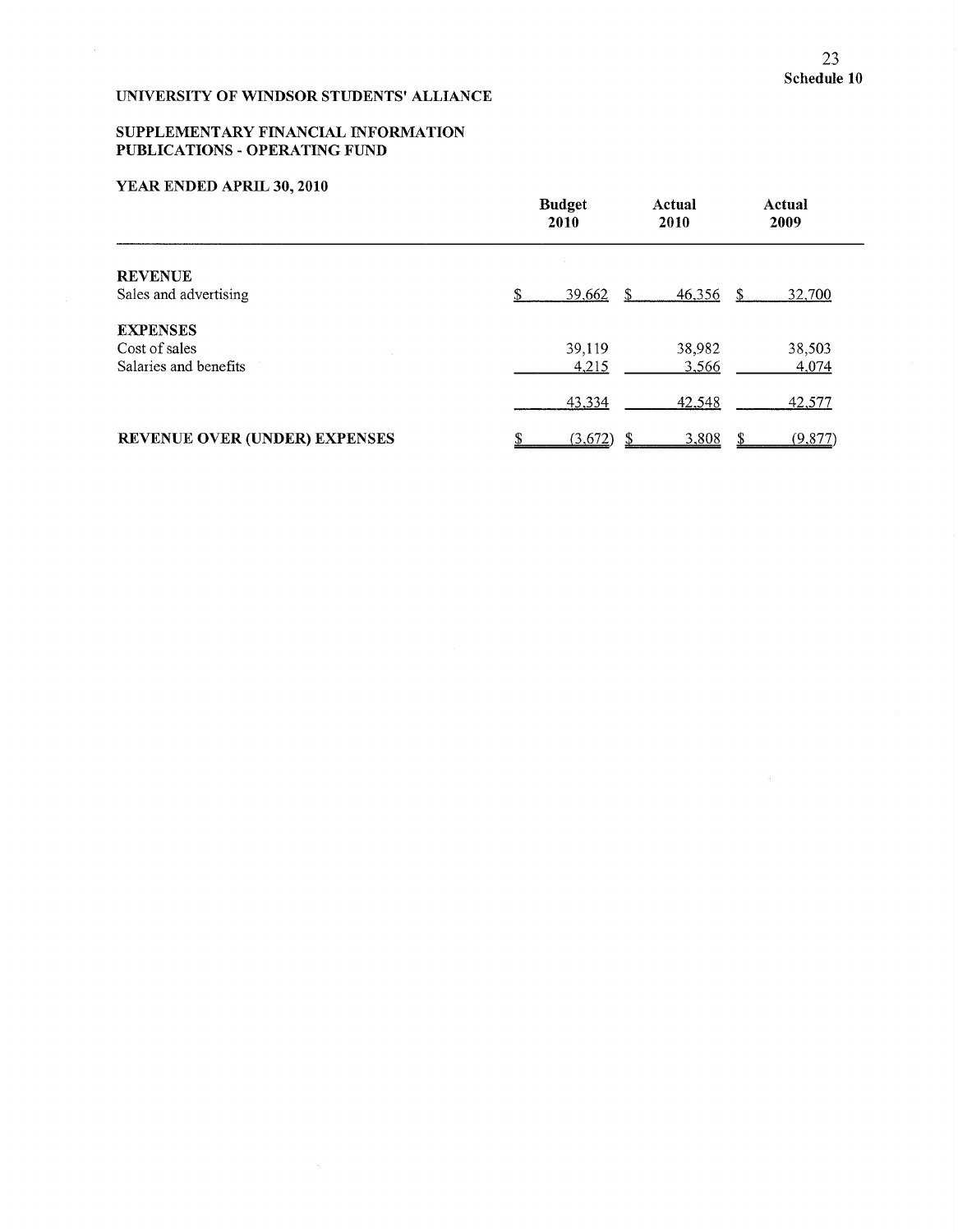# SUPPLEMENTARY FINANCIAL INFORMATION **LANCE**

# YEAR ENDED APRIL **30, 2010**

|                                      | <b>Budget</b><br>2010 | Actual<br>2010 | Actual<br>2009          |  |
|--------------------------------------|-----------------------|----------------|-------------------------|--|
| <b>REVENUE</b>                       |                       |                |                         |  |
| Student fees                         | \$<br>54,145          | 56,312<br>-S   | <sup>\$</sup><br>55,124 |  |
| Sales and advertising                | 116,000               | 58,169         | <u>108,559</u>          |  |
|                                      | 170,145               | 114,481        | 163,683                 |  |
| <b>EXPENSES (RECOVERIES)</b>         |                       |                |                         |  |
| Amortization                         | 1,840                 | 3,945          | 550                     |  |
| Advertising and promotion            | 700                   | 10             |                         |  |
| Bad debts                            | 30,000                | 5,089          | (5,109)                 |  |
| Conferences, training and travel     | 3,900                 | 524            | 2,750                   |  |
| Cost of sales                        | 34,250                | 17,860         | 36,700                  |  |
| Miscellaneous expense                | 967                   | 2,452          | 357                     |  |
| Office and equipment                 | 6,668                 | 4,826          | 4,837                   |  |
| Professional fees                    | 600                   |                |                         |  |
| Salaries and benefits                | 88,720                | 94,787         | 111,244                 |  |
| Telephone, utilities and taxes       | 2,500                 | 2,216          | 2,410                   |  |
|                                      | 170,145               | 131,709        | 153,739                 |  |
| <b>REVENUE OVER (UNDER) EXPENSES</b> |                       | (17,228)       | 9,944                   |  |